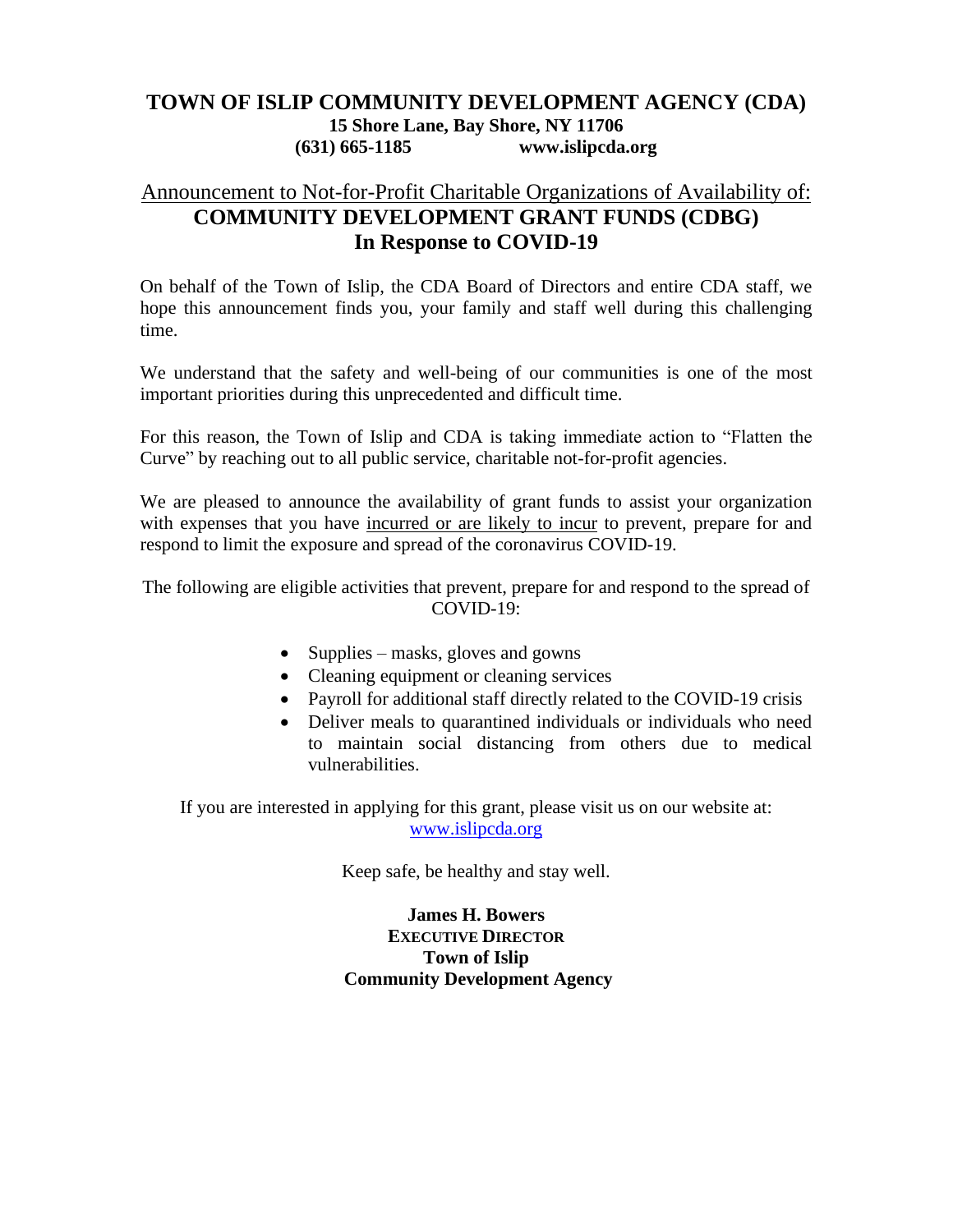### **PUBLIC NOTICE**

The Town of Islip Community Development Agency will hold a virtual public hearing to receive input on the Substantial Amendment to the Town's 2019 Annual Action Plan to reappropriate HUD's previously approved CDBG project budgets to include COVID-19 Relief Related Projects.

COVID-19 Project Proposals using 2019 CDBG funds will be accepted at this time and until 12:00 PM on April 30, 2020. Deadline for submission of Project Proposals may be extended until a time that all available funds have been encumbered. For further information and/or application, call the CDA at 631-665-1185 or visit our website at [www.islipcda.org.](http://www.islipcda.org/)

The draft of the Substantial Amendment to the 2019 Annual Action Plan will be presented at a virtual public hearing which has been advertised and scheduled for April 27, 2020 at 5:00pm, being made available through Zoom Cloud Meetings which will then be immediately followed by a 5-day comment period. Draft of the Substantial Amendment to the 2019 Annual Action Plan will be available on the Agency Website a[t www.islipcda.org.](http://www.islipcda.org/)

The meeting is open to the public: Application: Zoom Meeting ID: **911 2403 5036** URL:<https://zoom.us/j/91124035036>

For further information, call the CDA at 631-665-1185.

James H. Bowers EXECUTIVE DIRECTOR Town of Islip Community Development Agency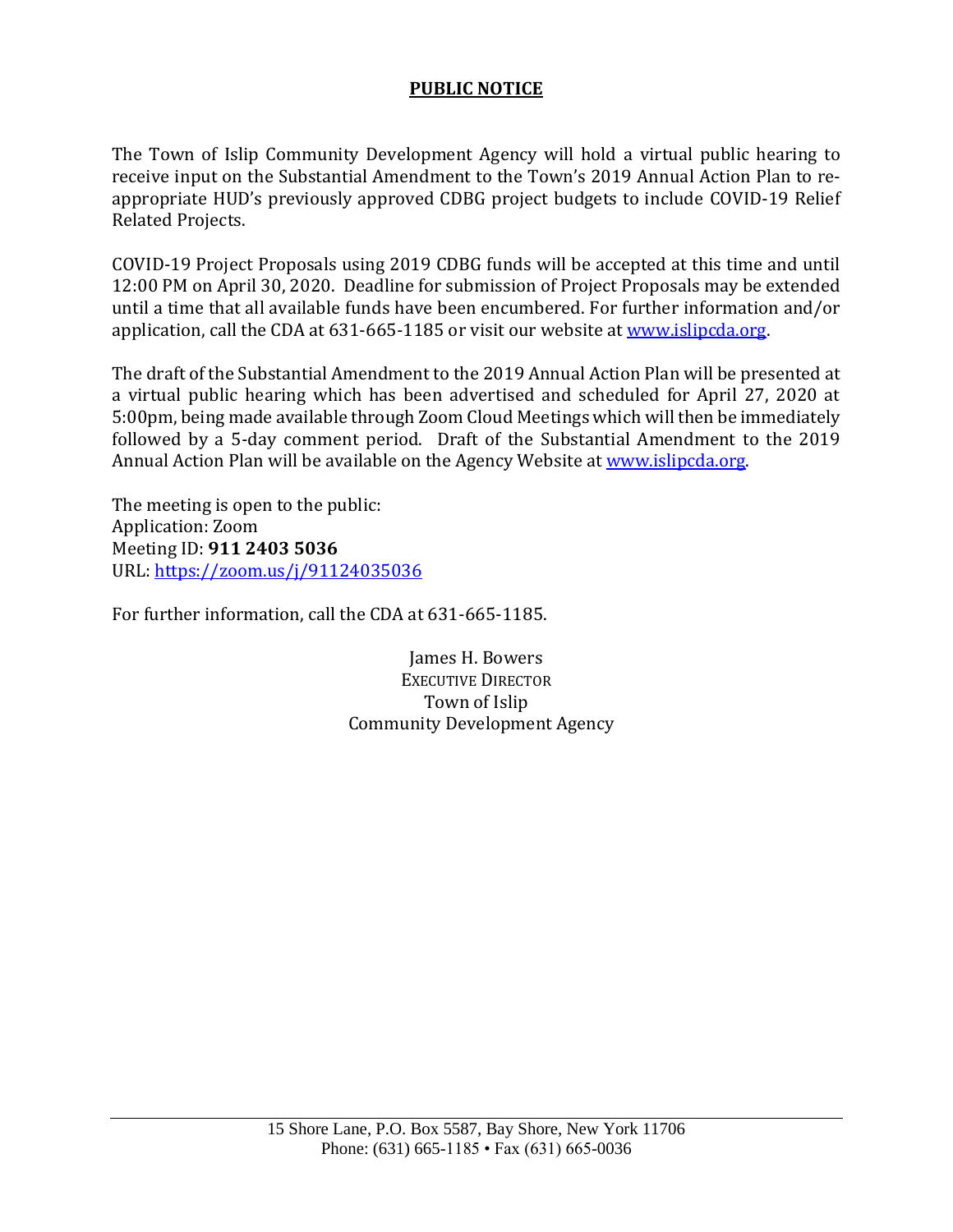# TOWN OF ISLIP COMMUNITY DEVELOPMENT AGENCY



BOARD OF DIRECTORS Debra Cavanagh, Chairperson Jarett Gandolfo • Ryan T. Kelly • Timothy Morris • Manuel Troche



James H. Bowers, *Executive Director* • Julia E. MacGibbon, *Assistant Director*

## **MEMORANDUM**

- TO: All Prospective CDBG Applicants
- FROM: James H. Bowers, Executive Director

DATE: April 27, 2020

RE: Announcement CDBG Grant Funds - in Response to COVID-19 Application Guidelines, Procedures and Requirements

- - - - - - - - - - - - - - - - - - - - - - - - - - - - - - - - - - - - - - - - - - - - - - - - - - - - - - - - - - - - - - - - - - - - -

On behalf of the Town of Islip, CDA Board of Directors and entire CDA staff, we hope this notice finds you, your family, friends and staff healthy and well during this challenging time.

I am delighted to announce that CDBG grant funds are available to assist your organization with eligible expenses that you have incurred and paid or are likely to incur to prevent, prepare for and respond to the coronavirus pandemic.

The following is a range of eligible activities that prevent and respond to the spread of infectious diseases such as the COVID-19:

- Supplies masks, gloves and gowns
- Cleaning equipment or cleaning services
- Payroll for additional staff directly related to the COVID-19 crisis
- Deliver meals to quarantined individuals or individuals who need to maintain social distancing from others due to medical vulnerabilities.

Supporting documentation will be required whenever submitting a reimbursement claim:

- 1 Reimbursement of eligible purchase made (i.e. paid invoices/receipts cancelled checks).
- 2 Reimbursement of payroll expenses. Documentation providing employee's time, salary, benefits and expenses related to the program, (i.e. timesheets or cost allocation and payroll register or paystubs).
- 3 A Monitoring Form with spreadsheet summarizing the income eligibility, demographic information and accomplishments.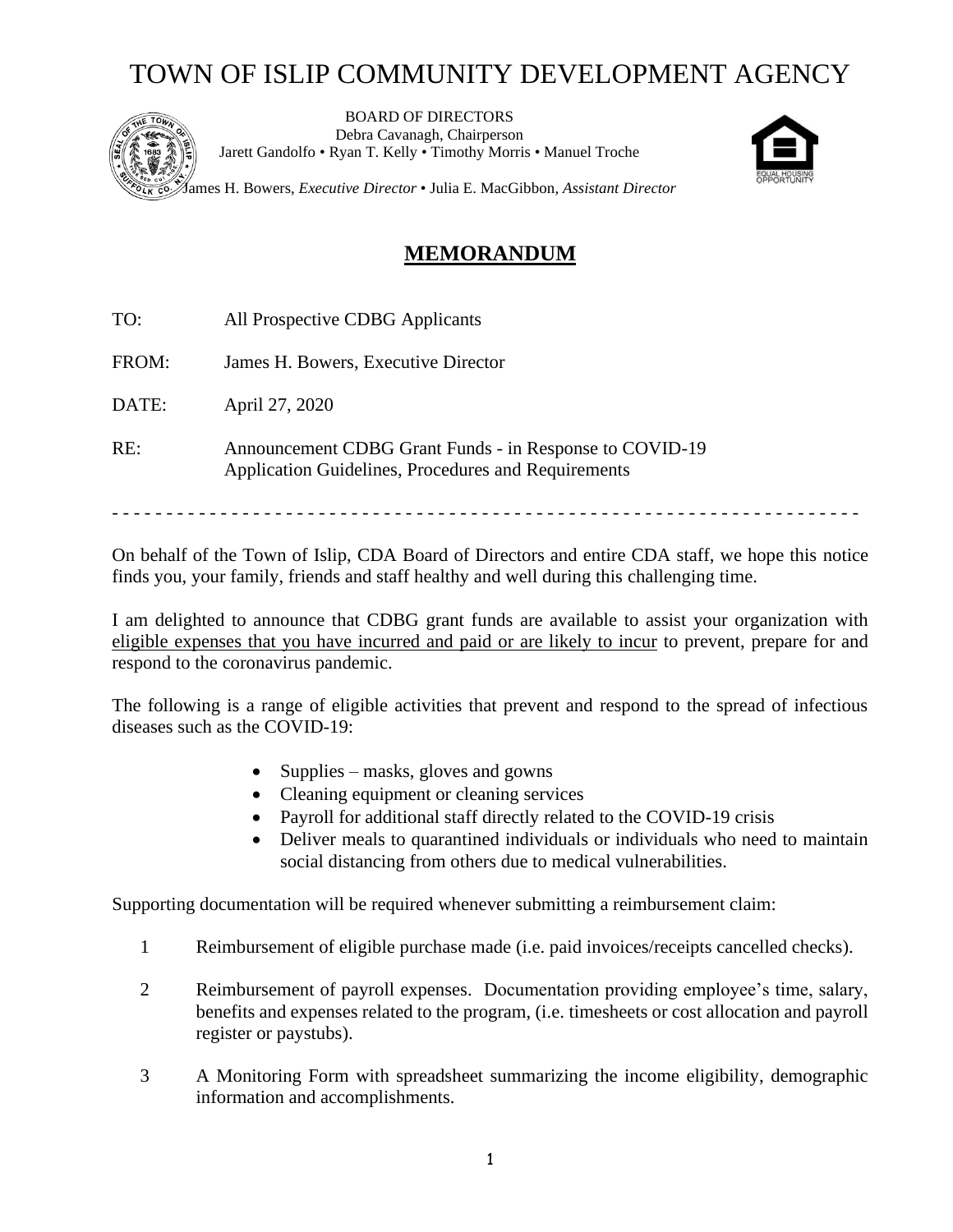In preparing your application/proposal, please keep in mind that the funds must benefit low- and moderate-income individuals and/or families. Those assisted must have incomes below the HUD 80% income guidelines.

With pre-existing programs, CDBG funds cannot be used in place of other funds unless those funds have been cut-off. Also, for pre-existing programs funded by other sources, CDBG funds may be used only if the intent is to increase the number of persons assisted.

Provided herein is an outline of the application requirements, HUD's most recent income guidelines including subrecipient annual monitoring form that will be required when submitting for a claim. Keep the narrative brief, concise and make sure to include all requested information.

Sections from CDA's Administrative Procedures Manual are also included that pertain to:

- The Overall Guidance for Compliance
- The Application and Award Process
- Financial Management
- Performance Reviews
- Subrecipient Monitoring and Program Compliance

If you wish to apply for COVID-19 Project using 2019 CDBG funds, proposals will be accepted at this time and until 12:00 PM on May 15, 2020. Deadline for submission of Project Proposals may be extended until a time that all available funds have been encumbered. For further information and/or application, call the CDA at 631-665-1185 or visit our website at [www.islipcda.org.](http://www.islipcda.org/)

Grant awards will be announced as soon as the CDBG grant funds are approved for funding by the U.S. Department of Housing and Urban Development.

If you have any questions or require technical assistance, please do not hesitate to communicate with Julia E. MacGibbon at [jmacgibbon@islipcda.org](mailto:jmacgibbon@islipcda.org) or Robert M. Kuri [rkuri@islipcda.org](mailto:rkuri@islipcda.org)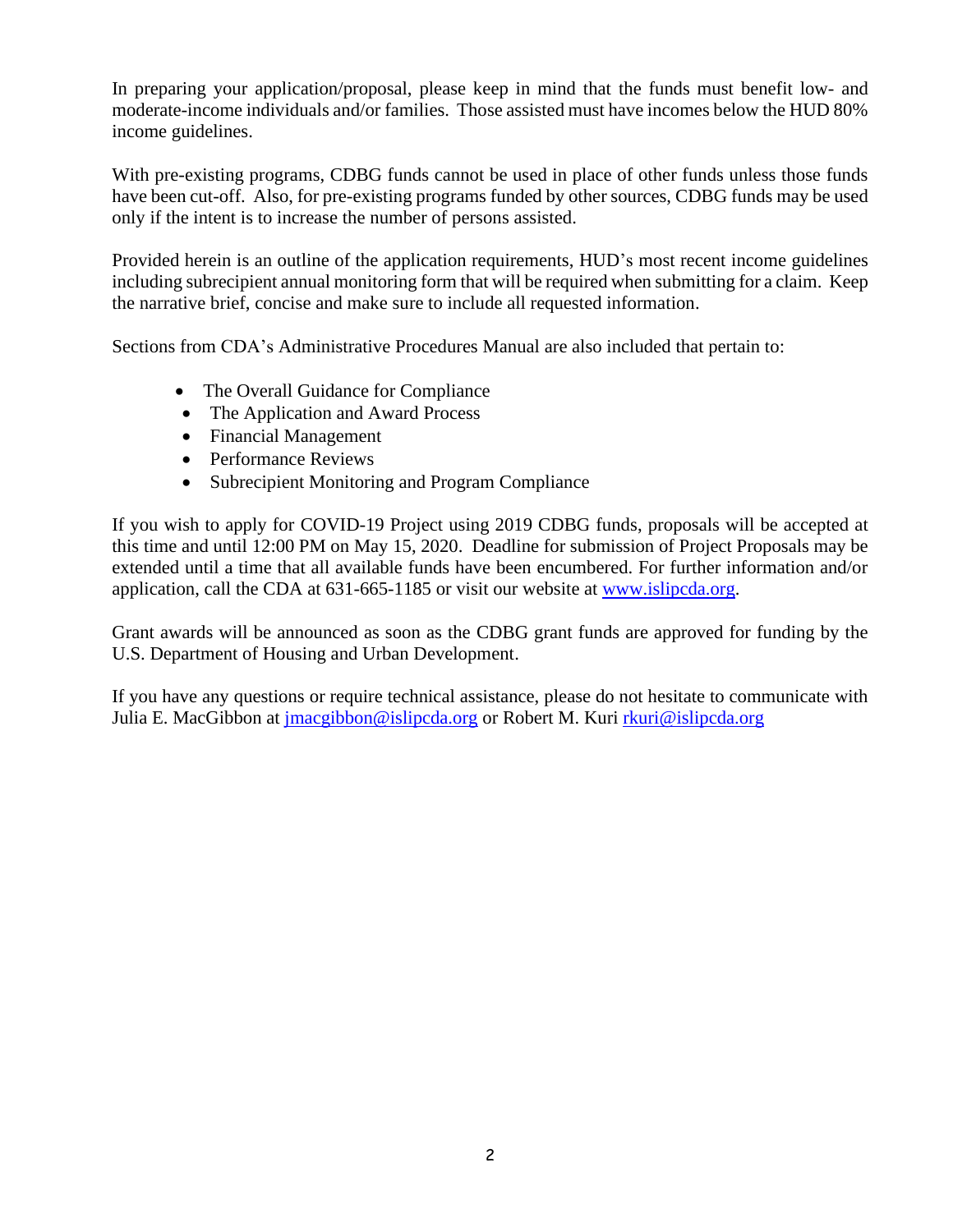# **PUBLIC SERVICE FUNDS APPLICATION**

## **A. Cover Page**

- 1. Name and address of agency
- 2. Contact person and title
- 3. Phone and fax numbers
- 4. Name and title of person who will be signing our Subrecipient Agreement
- 5. Previous years funded and amount of grants
- 6. DUNS Number and Federal I.D. Number

### **B. Description of Agency**

- 1. Type of corporation
- 2. Mission
- 3. Years in existence
- 4. Current Programs
- 5. Board of Director's Membership Roster
- 6. Organization Chart
- 7. Articles of Incorporation (Stamped by Sec. of State)

### **C. Description of Agency's Financial Position (For the most recently ended fiscal year)**

- 1. Most recent Annual Financial Report and Independent Auditors' Letter to Management.
- 2. IRS 990 Return of Organization Exempt from Income Tax.
- 3. NYS CHAR 500 Annual Filing for Charitable Organizations
- 4. Compliance with Single Audit-Supplemental Financial Report, formerly OMB Circular A-133, codified to 2 CFR Subpart F section 200.501 "Audit Requirements" must be provided or a letter from your independent auditor, stating that you fall below federal award threshold of \$750,000.
- 5. Management Letter Statement from your CEO, CFO or independent auditor confirming the overall position of the organization and certifying that your accounting system conforms to 2 CFR Part 200 "Uniform Administrative Requirements, Cost Principles, and Audit Requirements for Federal Awards."
- 6. IRS Federal Tax-Exempt Status Letter.
- 7. NYS Form ST-119 Exempt Organization Certificate with Certificate Number.

### **D. Description of Proposed Project**

- 1. Need for the proposed Program
- 2. New or expansion of existing Program
- 3. Number assisted or to be assisted
- 4. Source of referrals
- 5. Type of income verification
- 6. Time-frame
- 7. Staffing
- 8. Geographic area to be served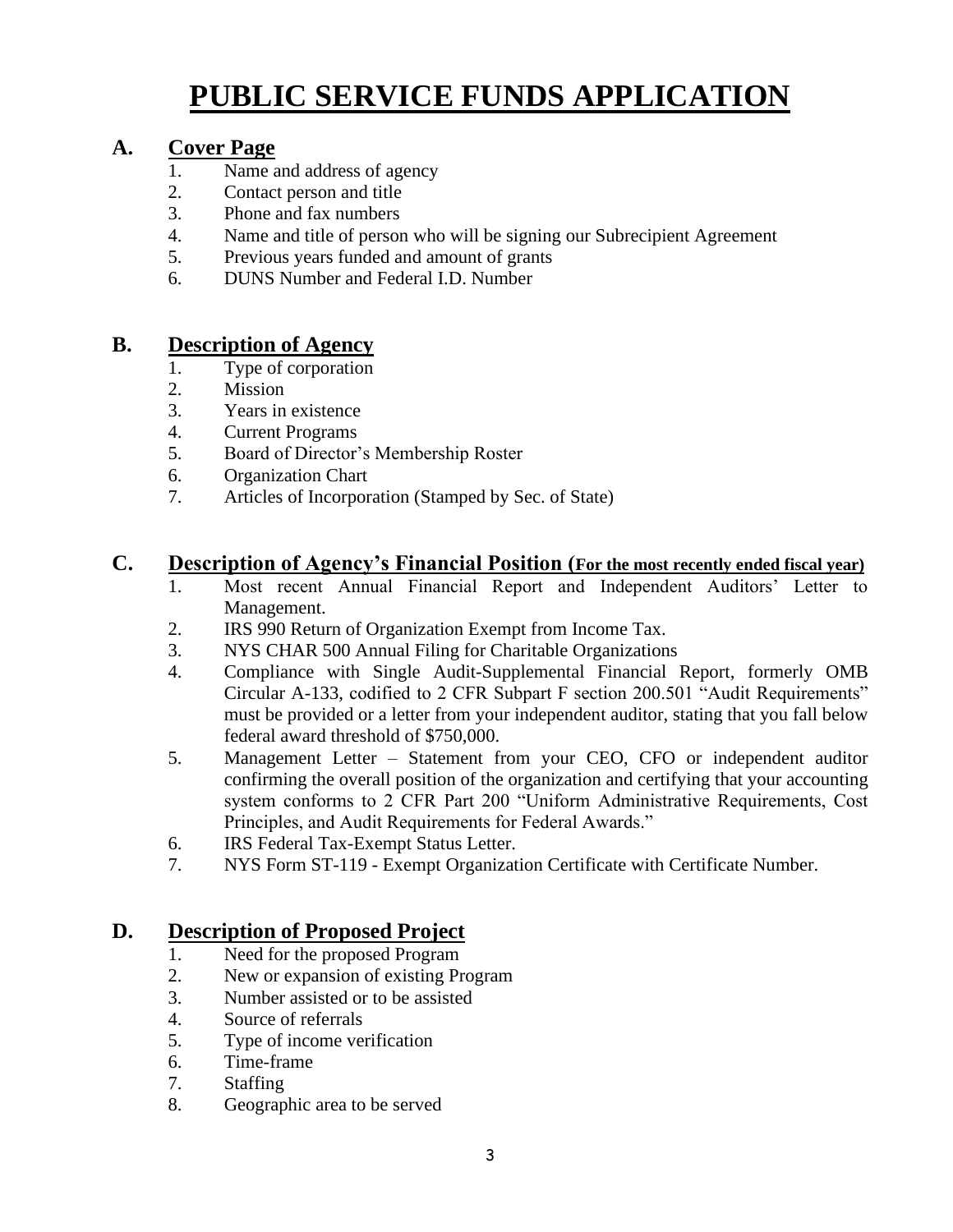## **E. Budget**

- 1. Cost breakdown of: Reimbursable of eligible expenses already incurred Anticipated eligible expenses that you will incur
- 2. Other funding sources
- 3. CDA grant funds requested

## **F. Monitoring of Public Service Activities**

- 1. We will anticipate a fully completed Subrecipient Monitoring Form as shown on page 6-7, for any activities and assistance provided in the past fiscal year.
- 2. Intake forms or a spreadsheet with the demographic information must be included to support the individuals assisted/served as indicated in the data that you furnished in the Annual Monitoring Form.
- 3. Monitoring inspection and site-visit for Program Compliance will be mandatory for any approved public service sub-recipients.

## **G. Insurance Requirements**

- 1. General Liability Insurance Certificates, naming the Town of Islip Community Development Agency as "additional insured."
- 2. Workers Compensation Certification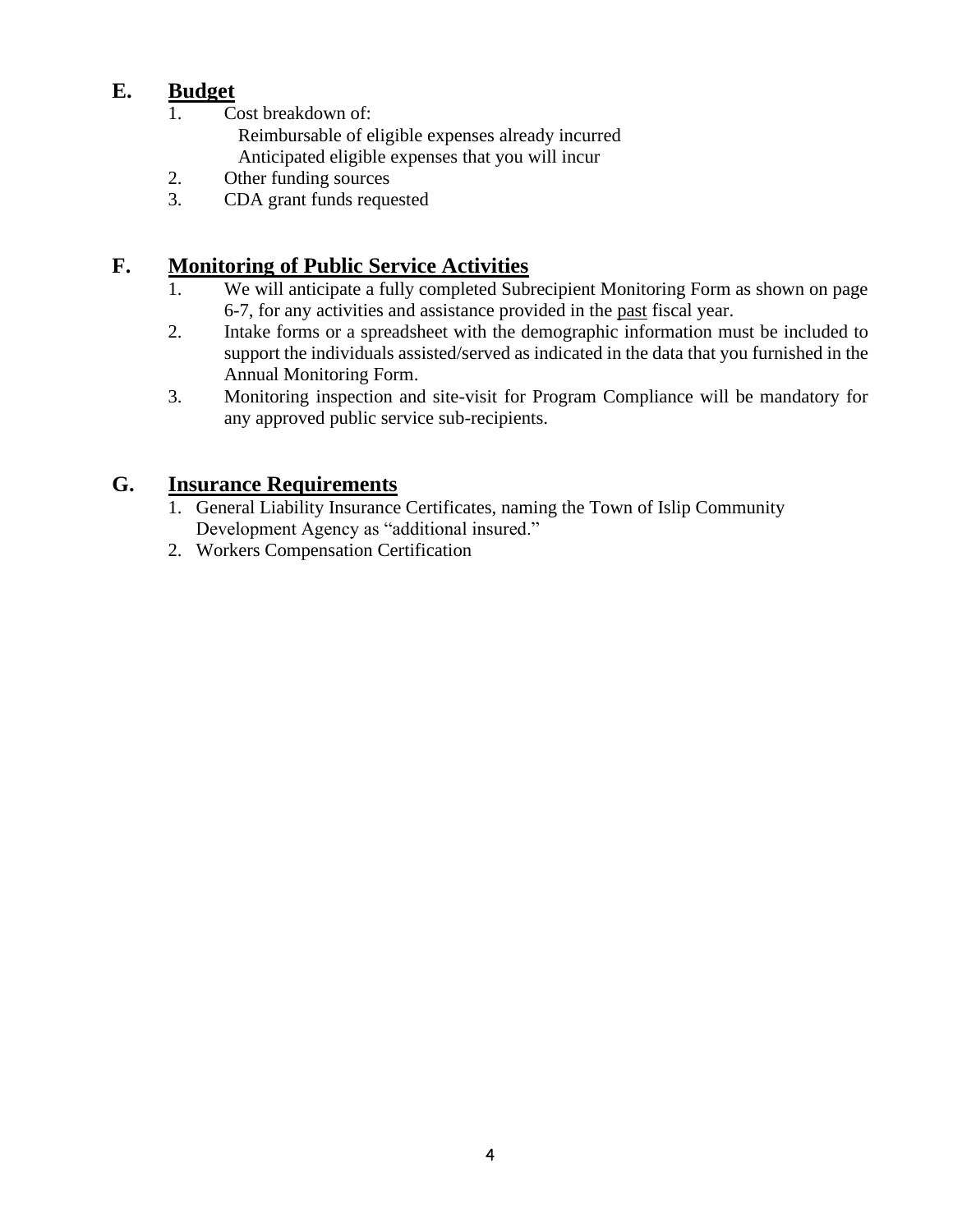# **2020 HUD Income Guidelines "UNCAPPED" LOW INCOME LIMITS For Nassau and Suffolk Counties Effective: April 1, 2020**

The following table represents the Low/Mod Income Limits for 2020:

| <b>Fallin</b> Dize |        |        |        |        |                                         |        |        |        |
|--------------------|--------|--------|--------|--------|-----------------------------------------|--------|--------|--------|
|                    |        |        |        |        |                                         |        |        |        |
| <b>Very Low 30</b> | 26,600 | 30,400 | 34,200 | 38,000 | 41,050                                  | 44,100 | 47,150 | 50,200 |
| Low 50             | 44,350 | 50,650 | 57,000 | 63,300 | 68,400                                  | 73,450 | 78,500 | 83,600 |
| Low /Mod 80        | 70,900 | 81,000 | 91,150 |        | 101,300 109,400 117,500 125,600 133,700 |        |        |        |

**Family Size**

This chart is based on HUD's April 1, 202020 Publication FY 2020 Median Income for a family of four, which is now@ \$126,600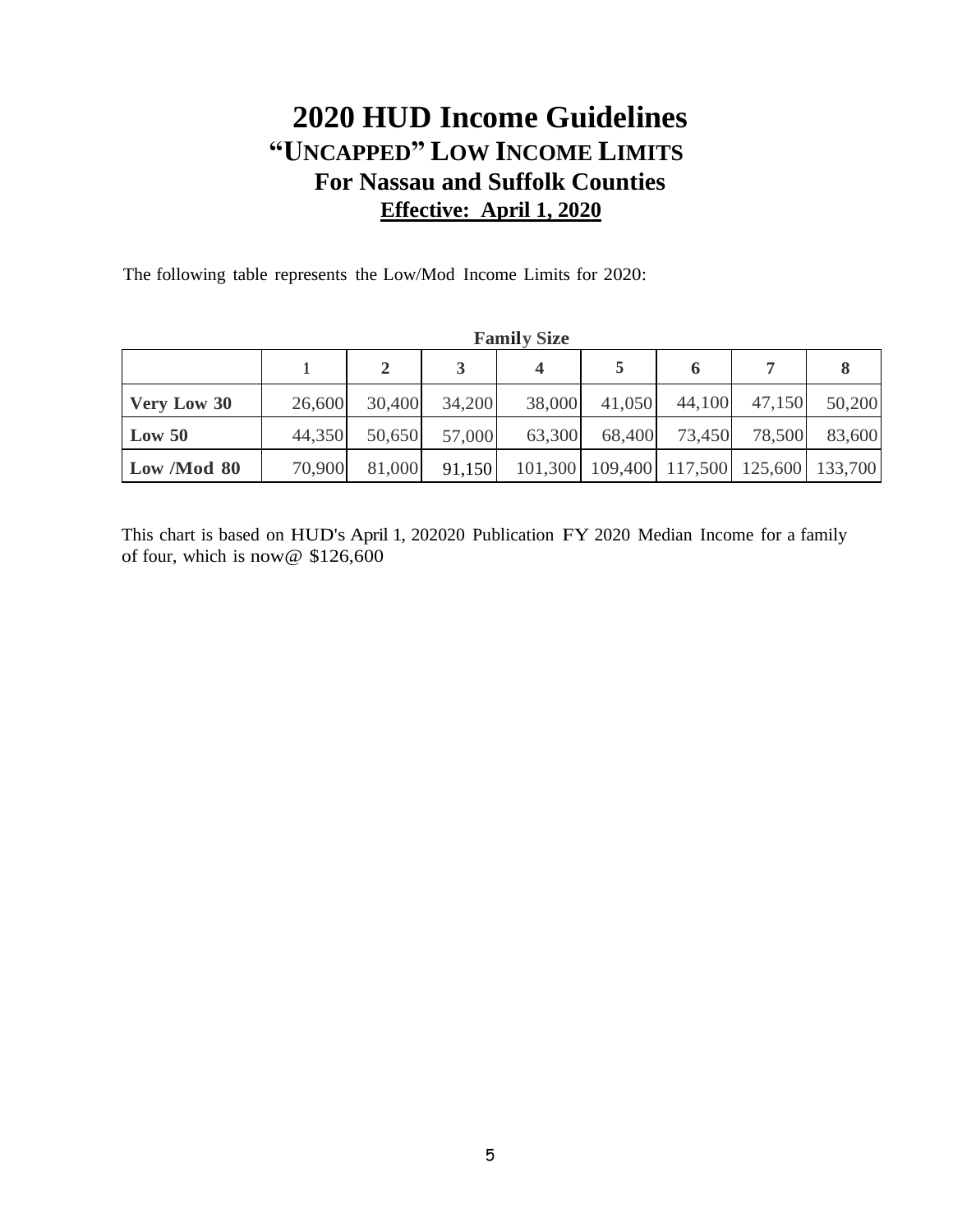## **TOWN OF ISLIP COMMUNITY DEVELOPMENT AGENCY**

15 Shore Lane, P.O. Box 5587, Bay Shore, New York 11706 Office: (631) 665–1185 Facsimile: (631) 665-0036

## **SUBRECIPIENT MONITORING FORM Reporting Period - Commencing June 1, 2020**

**Public Service Organization: \_\_\_\_\_\_\_\_\_\_\_\_\_\_\_\_\_\_\_\_\_\_\_\_\_\_\_\_\_\_\_\_\_\_\_\_\_\_\_\_\_\_\_\_\_\_\_\_\_\_** Name of Program:

**Areas Served (Be Specific: \_\_\_\_\_\_\_\_\_\_\_\_\_\_\_\_\_\_\_\_\_\_\_\_\_\_\_\_\_\_\_\_\_\_\_\_\_\_\_\_\_\_\_\_\_\_\_\_\_\_\_\_\_\_**

### **DESCRIPTION OF THE PROGRAM**

\_\_\_\_\_\_\_\_\_\_\_\_\_\_\_\_\_\_\_\_\_\_\_\_\_\_\_\_\_\_\_\_\_\_\_\_\_\_\_\_\_\_\_\_\_\_\_\_\_\_\_\_\_\_\_\_\_\_\_\_\_\_\_\_\_\_\_\_\_\_\_\_\_\_\_\_\_\_ \_\_\_\_\_\_\_\_\_\_\_\_\_\_\_\_\_\_\_\_\_\_\_\_\_\_\_\_\_\_\_\_\_\_\_\_\_\_\_\_\_\_\_\_\_\_\_\_\_\_\_\_\_\_\_\_\_\_\_\_\_\_\_\_\_\_\_\_\_\_\_\_\_\_\_\_\_\_ \_\_\_\_\_\_\_\_\_\_\_\_\_\_\_\_\_\_\_\_\_\_\_\_\_\_\_\_\_\_\_\_\_\_\_\_\_\_\_\_\_\_\_\_\_\_\_\_\_\_\_\_\_\_\_\_\_\_\_\_\_\_\_\_\_\_\_\_\_\_\_\_\_\_\_\_\_\_ \_\_\_\_\_\_\_\_\_\_\_\_\_\_\_\_\_\_\_\_\_\_\_\_\_\_\_\_\_\_\_\_\_\_\_\_\_\_\_\_\_\_\_\_\_\_\_\_\_\_\_\_\_\_\_\_\_\_\_\_\_\_\_\_\_\_\_\_\_\_\_\_\_\_\_\_\_\_

\_\_\_\_\_\_\_\_\_\_\_\_\_\_\_\_\_\_\_\_\_\_\_\_\_\_\_\_\_\_\_\_\_\_\_\_\_\_\_\_\_\_\_\_\_\_\_\_\_\_\_\_\_\_\_\_\_\_\_\_\_\_\_\_\_\_\_\_\_\_\_\_\_\_\_\_\_\_ \_\_\_\_\_\_\_\_\_\_\_\_\_\_\_\_\_\_\_\_\_\_\_\_\_\_\_\_\_\_\_\_\_\_\_\_\_\_\_\_\_\_\_\_\_\_\_\_\_\_\_\_\_\_\_\_\_\_\_\_\_\_\_\_\_\_\_\_\_\_\_\_\_\_\_\_\_\_

### **ACCOMPLISHMENTS – OUTCOMES - SUCCESSES**

\_\_\_\_\_\_\_\_\_\_\_\_\_\_\_\_\_\_\_\_\_\_\_\_\_\_\_\_\_\_\_\_\_\_\_\_\_\_\_\_\_\_\_\_\_\_\_\_\_\_\_\_\_\_\_\_\_\_\_\_\_\_\_\_\_\_\_\_\_\_\_\_\_\_\_\_\_\_ \_\_\_\_\_\_\_\_\_\_\_\_\_\_\_\_\_\_\_\_\_\_\_\_\_\_\_\_\_\_\_\_\_\_\_\_\_\_\_\_\_\_\_\_\_\_\_\_\_\_\_\_\_\_\_\_\_\_\_\_\_\_\_\_\_\_\_\_\_\_\_\_\_\_\_\_\_\_ \_\_\_\_\_\_\_\_\_\_\_\_\_\_\_\_\_\_\_\_\_\_\_\_\_\_\_\_\_\_\_\_\_\_\_\_\_\_\_\_\_\_\_\_\_\_\_\_\_\_\_\_\_\_\_\_\_\_\_\_\_\_\_\_\_\_\_\_\_\_\_\_\_\_\_\_\_\_ \_\_\_\_\_\_\_\_\_\_\_\_\_\_\_\_\_\_\_\_\_\_\_\_\_\_\_\_\_\_\_\_\_\_\_\_\_\_\_\_\_\_\_\_\_\_\_\_\_\_\_\_\_\_\_\_\_\_\_\_\_\_\_\_\_\_\_\_\_\_\_\_\_\_\_\_\_\_ \_\_\_\_\_\_\_\_\_\_\_\_\_\_\_\_\_\_\_\_\_\_\_\_\_\_\_\_\_\_\_\_\_\_\_\_\_\_\_\_\_\_\_\_\_\_\_\_\_\_\_\_\_\_\_\_\_\_\_\_\_\_\_\_\_\_\_\_\_\_\_\_\_\_\_\_\_\_ \_\_\_\_\_\_\_\_\_\_\_\_\_\_\_\_\_\_\_\_\_\_\_\_\_\_\_\_\_\_\_\_\_\_\_\_\_\_\_\_\_\_\_\_\_\_\_\_\_\_\_\_\_\_\_\_\_\_\_\_\_\_\_\_\_\_\_\_\_\_\_\_\_\_\_\_\_\_ \_\_\_\_\_\_\_\_\_\_\_\_\_\_\_\_\_\_\_\_\_\_\_\_\_\_\_\_\_\_\_\_\_\_\_\_\_\_\_\_\_\_\_\_\_\_\_\_\_\_\_\_\_\_\_\_\_\_\_\_\_\_\_\_\_\_\_\_\_\_\_\_\_\_\_\_\_\_

### **REPORTING OF INDIVIDUALS SERVED**

| Total number of Individuals Assisted (include all members of an assisted household when<br>appropriate): |  |
|----------------------------------------------------------------------------------------------------------|--|
| Number of Recipients from Low/Mod Income Households (between 51% to 80%):                                |  |
| Number of Recipients from Low Income Households (between 31% to 50%):                                    |  |
| Number of Recipients from Extremely Low-Income Households (30% or below):                                |  |
| Number of Individuals Served from Female Headed Households:                                              |  |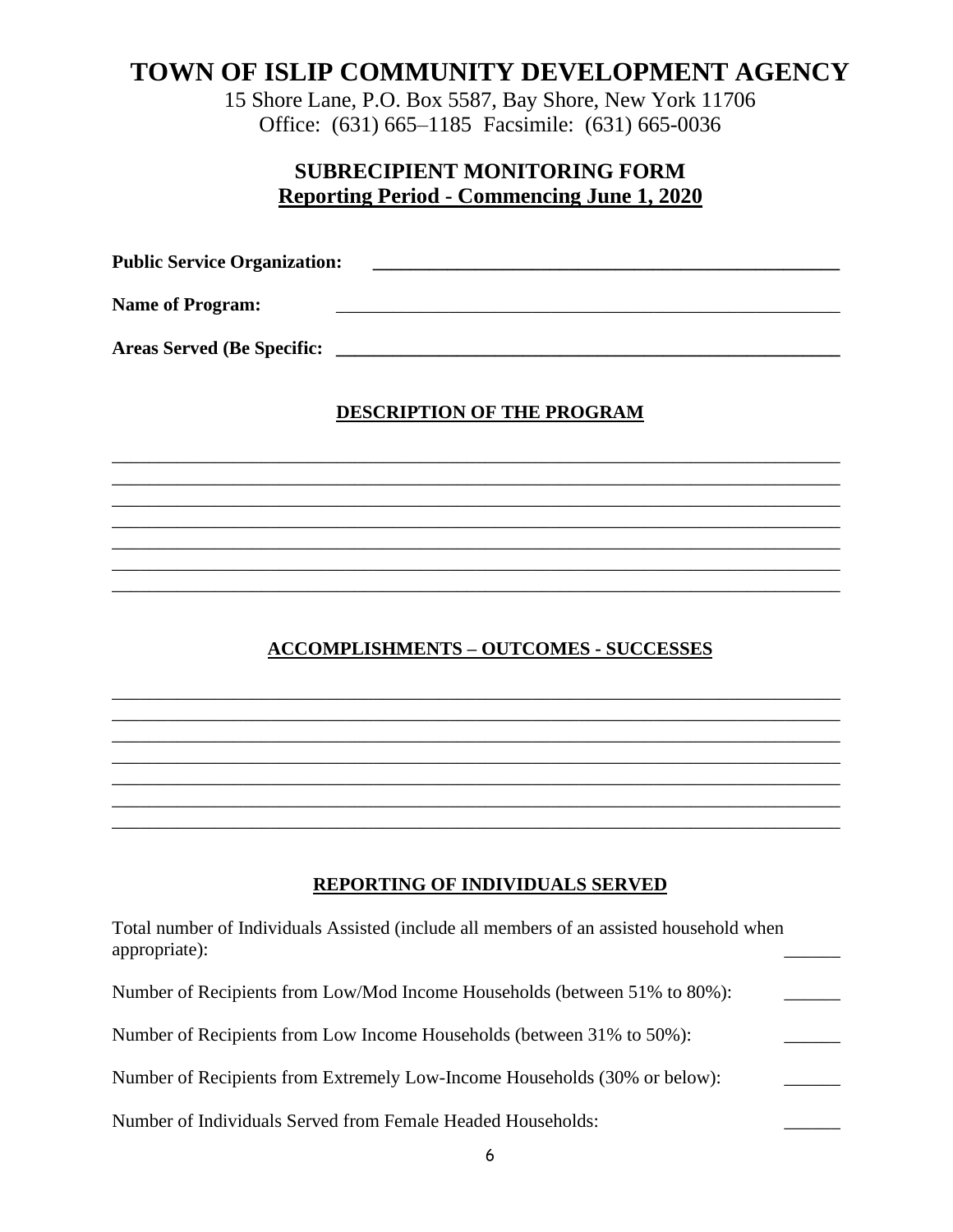## **RACE AND ETHNICITY**

| <b>Number of Individuals Served</b>                     | Race | Hispanics* |
|---------------------------------------------------------|------|------------|
| White                                                   |      |            |
| <b>Black/African American</b>                           |      |            |
| Asian                                                   |      |            |
| American Indian/Alaska Native                           |      |            |
| Native Hawaiian or Other Pacific Islander               |      |            |
| American Indian/Alaskan Native & White                  |      |            |
| Asian & White                                           |      |            |
| Black/African American & White                          |      |            |
| American Indian/Alaskan Native & Black/African American |      |            |
| Other Multi-Racial                                      |      |            |
| <b>Total Number of Race and Hispanics</b>               |      |            |

\* Please Note that Hispanics are an ethnicity **NOT** a race. After you report on an individual's race, you must then report whether they are Hispanic as well. For each column, you must provide the number of individuals served for each race and how many within **each** race are Hispanic.

Prepared By:

(Name and Title)

 $Signature:$ 

Telephone Number: \_\_\_\_\_\_\_\_\_\_\_\_\_\_\_\_\_\_\_\_\_\_\_\_\_\_\_\_\_\_\_\_\_\_\_\_\_\_\_\_\_\_\_\_\_\_\_\_\_\_\_\_\_\_\_\_\_\_\_\_

Date: \_\_\_\_\_\_\_\_\_\_\_\_\_\_\_\_\_\_\_\_\_\_\_\_\_\_\_\_\_\_\_\_\_\_\_\_\_\_\_\_\_\_\_\_\_\_\_\_\_\_\_\_\_\_\_\_\_\_\_\_

### **Please note:**

- 1. The Monitoring Form must be fully completed, signed and dated.
- 2. All corresponding intake forms or summary spreadsheet must be included.
- 3. The Monitoring Form and the Summary of Demographic Information Spreadsheet must be received by with every requisition of payment.

### **Kindly forward the above documentation to:**

Robert M. Kuri, AHP Director Town of Islip Community Development Agency 15 Shore Lane – P.O. Box 5587 Bay Shore, New York 11706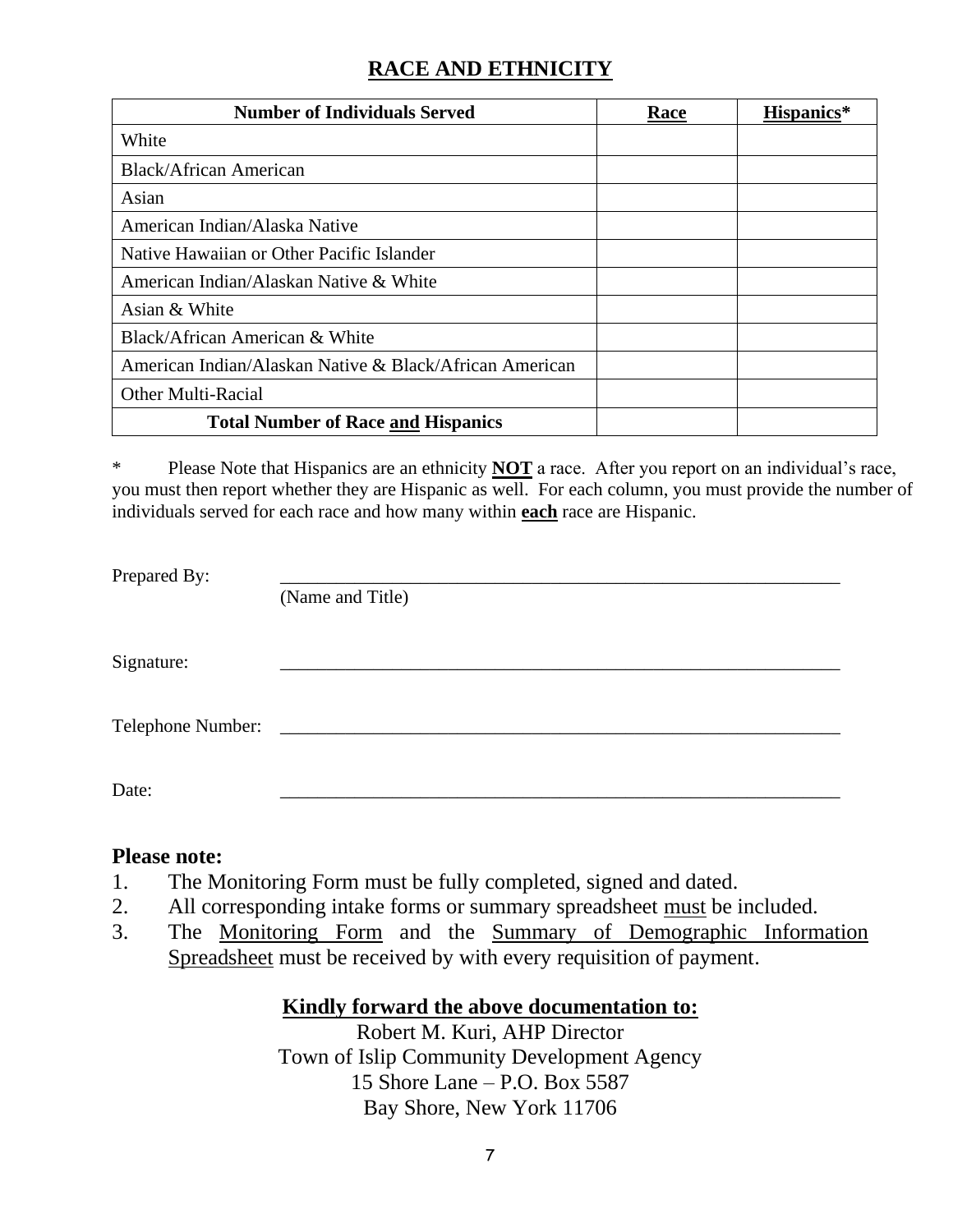# **Overall Guidance for Compliance**

The Agency will follow the regulations governing the CDBG program which are found in Title 24 of the Code of Federal Regulations (CFR) Part 570, Community Development Block Grants.

## **Grant Administration - Subpart J**

The Town of Islip Community Development Agency staff accepts the responsibility for ensuring that CDBG funds are used in accordance with all program requirements. The use of designated public agencies, subrecipients, or contractors does not relieve the Agency staff of its responsibility. The Agency staff is also responsible for determining the adequacy of performance under subrecipient agreements and procurement contracts, and for taking appropriate action when performance problems arise, such as the actions described in this manual §570.910.

## **Objectives/Priorities/Criteria**

### **1. National Objectives - CDBG**

During each program year, not less than seventy percent (70%) of CDBG funds must be used for activities that benefit low- and moderate-income persons. In addition, each activity must meet one of the following National Objectives for the program:

- a) Benefit low- and moderate-income individuals, families or neighborhoods;
- b) Prevention or elimination of slums or blight; or

c) Address community development needs having a particular urgency because existing conditions pose a serious and immediate threat to the health or welfare of the community for which other funding is not available.

### **2. Town/Agency Priorities - CDBG**

- a) Expand housing opportunities to very low- and other low-income renters and expand owner occupied housing opportunities for low-income first-time home buyers.
- b) Improve housing for very low- and other low-income homeowners.
- c) Facilitate the location of housing for the homeless and households with specialized needs.
- d) Expand employment opportunities for low- and moderate-income persons.
- e) Stabilize and improve quality of neighborhoods.
- f) Provide equal access to public facilities and private homes through the removal of architectural barriers.
- g) Break the cycle of poverty by addressing the needs of disadvantaged children and other special needs populations.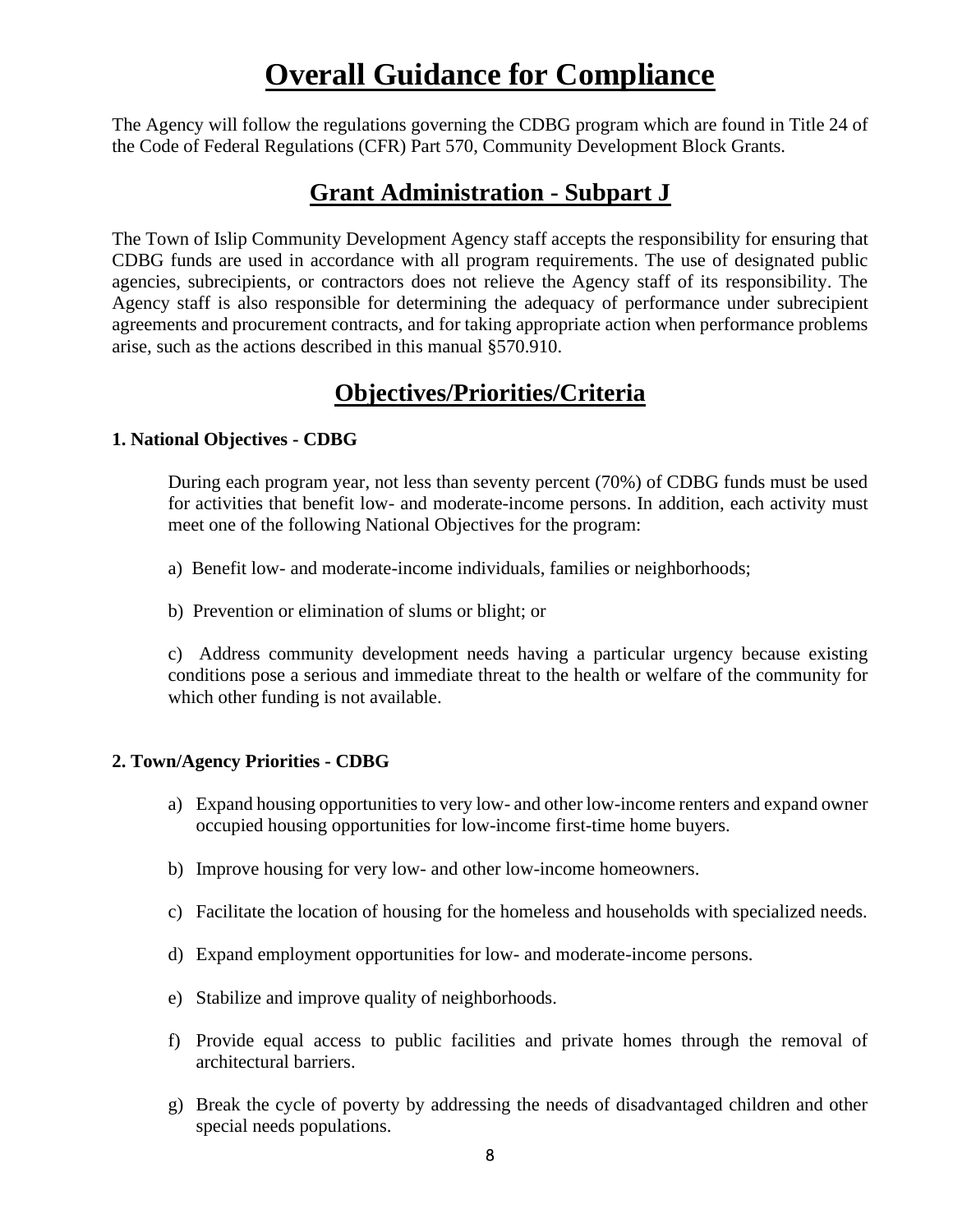#### **3. Town/Agency Priorities – Public Services**

Public Service funds are used to provide direct services; funds shall not be used for capital improvements or mortgage payments.

a) First Priority - Services which assist low-income and at-risk youth in developing their full potential educationally, emotionally, and in terms of employability; and

b) Second Priority - Services which assist low-income adults with employment readiness and life skills.

### **4. Combined Funding Application Criteria**

The following standards currently apply to organizations applying for Community Development Block Grant (CDBG) and/or Public Services funds:

- a) Programs should primarily benefit low and moderate-income residents as per the most recent demographics for LMA analyses after each decennial census.
- b) Programs must address specific social or physical needs and conditions of the people they propose to serve. Documentation could include social indicators, demographic data, surveys, community plans and need as perceived by potential consumers.
- c) Programs must present a marketing strategy, which includes specific efforts to reach ethnic communities.
- d) Programs must demonstrate support from the people for which the program is proposed.
- e) Agencies must clearly identify all funding sources and justify proposal if services are available through another source.
- f) Agencies shall seek funding, or demonstrate funding support from other public/private sources. The CDA shall not be committed to total support of a program nor shall the Agency be committed to continue funding in the case where other support is withdrawn.
- g) CDBG funds through Islip CDA should support only those services that directly benefit residents of the Town of Islip.
- h) Administrative costs shall be held to a minimum and will be scrutinized during the program review process.
- i) Programs shall identify geographical areas where they propose to provide services.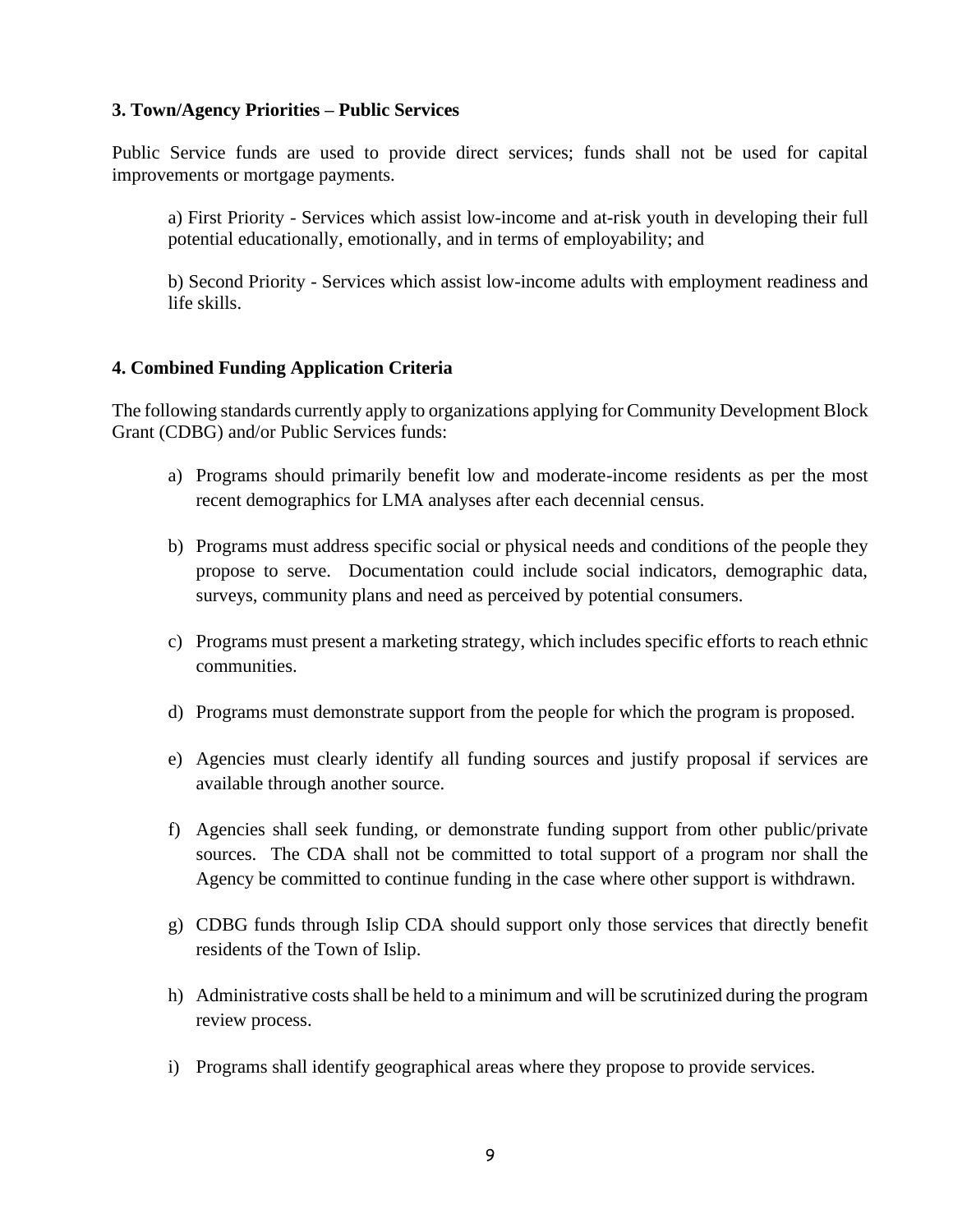# **Basic eligible activities 24 CFR §570.201**

The Agency may assist an activity in whole or in part with CDBG funds for activities which include, but are not limited to the following:

- 1) Acquisition of real property;
- 2) Relocation and demolition;
- 3) Rehabilitation of residential and non-residential structures;
- 4) Construction of public facilities and improvements, such as water and sewer facilities, streets, neighborhood centers, and the conversion of school buildings for eligible purposes;
- 5) Public services, within certain limits;
- 6) Activities relating to energy conservation and renewable energy resources; and
- 7) Provision of assistance to profit-motivated businesses to carry out economic development and job creation/retention activities.

# **Ineligible activities 24 CFR §570.207**

The general rule is that the Town of Islip's CDBG funds shall not be used for any activity that is not authorized under the provisions of §570.201–§570.206.

Generally, the following types of activities are ineligible:

- 1) Acquisition, construction, or reconstruction of buildings for the general conduct of government;
- 2) Political activities;
- 3) Construction of new housing by units of general local government.
- 4) Purchase of construction, fire prevention equipment, and furnishing and real property.
- 5) Income subsistence-type grant payments; and
- 6) Operating and maintenance expense.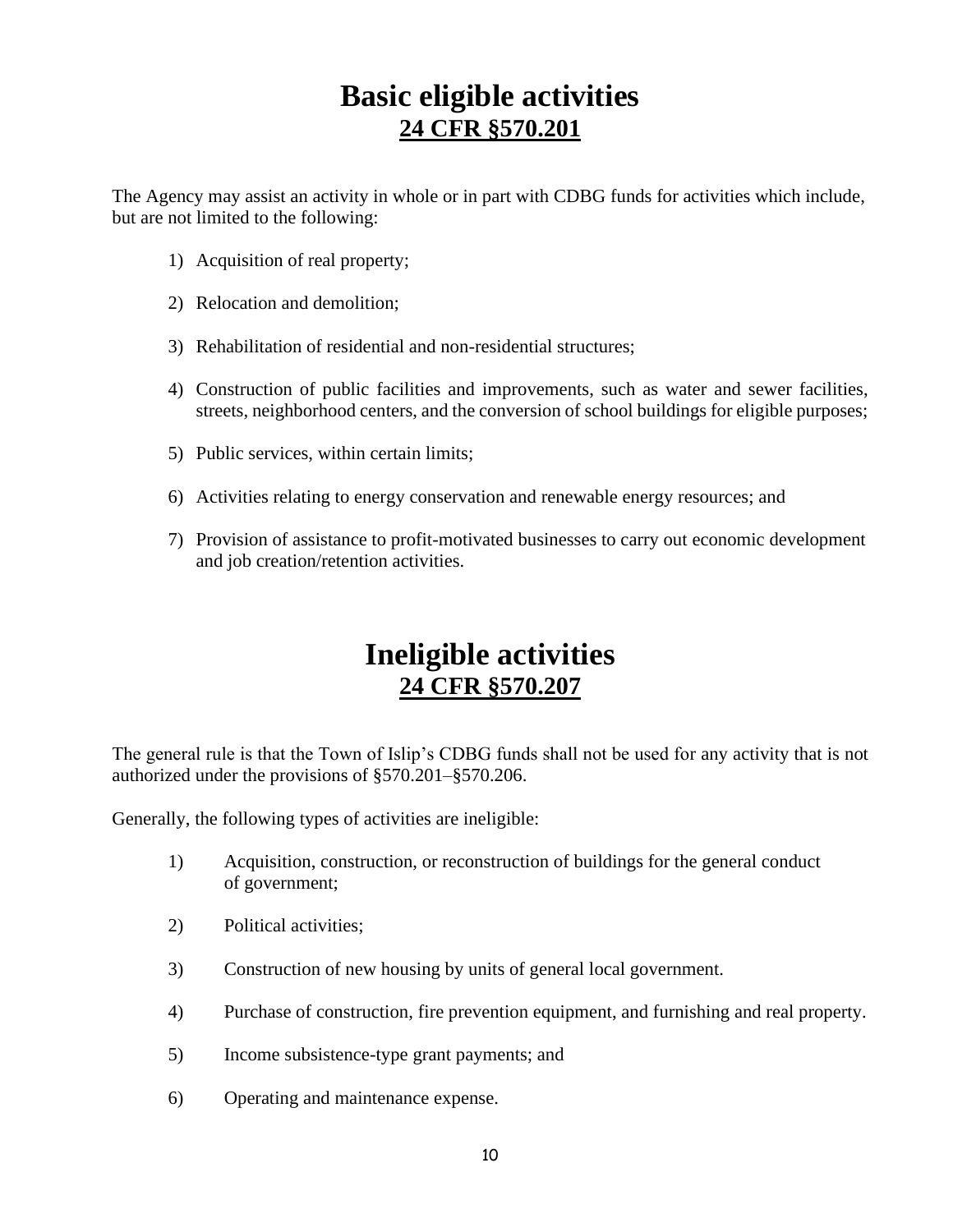# **Sub-grantee Application and Award Process**

### **1. Town Board and Agency Board of Directors Participation**

Since Congress appropriates all HUD program funds annually, the Agency will act to apply for CDBG funds annually and determine, based on the amount of CDBG funds available to the Town and the recommendations of the Town of Islip CDA, the use of funds each year.

The Agency will seek approval and direction from the Town Board and/or Board of Directors concerning the process, priorities and uses of CDBG public service funds each new program year.

All Agency and Town actions will be conditional upon the availability of funds.

### **2. Application Release and Schedule**

The Town Board of the Town of Islip directs the application for Community Development Block Grant (CDBG) funds to be released each year.

The Agency Board of Directors approves the process by which funding recommendations will be developed. The schedule will be determined annually by CDA based upon the following guidelines:

| April 27, 2020           | Opening for COVID-19 Project Proposals using 2019 CDBG<br>Technical Training & Assistance, offered upon request                                        |  |  |  |
|--------------------------|--------------------------------------------------------------------------------------------------------------------------------------------------------|--|--|--|
| May 1 - 30, 2020         | Review Period and Ranking of Proposals - Applicant Interviews (if needed)<br>Monitoring Subrecipients/Sponsors – In-house review and general oversight |  |  |  |
| May 15, 2020             | Deadline for submission of COVID-19 Project Proposals. May be extended<br>until a time that all available funds have been encumbered.                  |  |  |  |
| June, 2020               | Ranking and Recommendations complied by CDA<br>Notifications of a Potential Grant Award<br>Review and Entering into a Subrecipient Agreement           |  |  |  |
| June 30, 2020            | The close of Islip CDA's Fiscal/Program Year                                                                                                           |  |  |  |
| July 31, 2020            | CDA review of submitted Subrecipient Monitoring Form(s) with Demographic<br>Information and Data Spreadsheet for CDBG (page 6-7)                       |  |  |  |
| <b>Beginning October</b> | Monitoring Subrecipients/Sponsors - On-site Visit                                                                                                      |  |  |  |

#### **3. Solicitation of Applications for CDBG Funds**

In order to ensure maximum participation, notice of funding availability, information on requirements and the orientation are mailed to all agencies that expressed an interest in applying during the previous year and to those who have applied for funding in the past two years.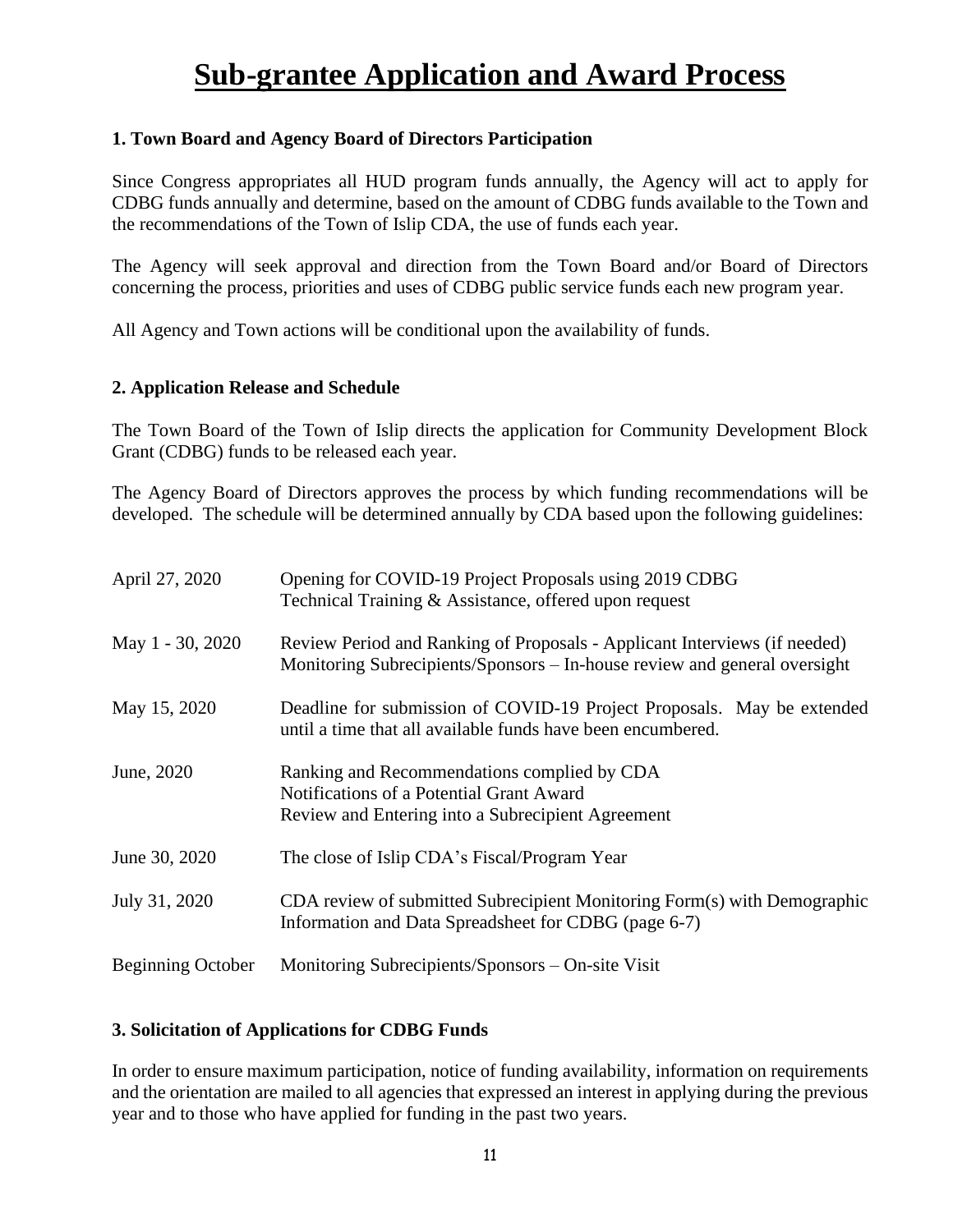Current grant recipients are also e-mailed the funding announcement and the time, date and location of the public hearing. In addition, notices are placed in a newspaper of general circulation (such as *Newsday*), and the announcement is posted on the Agency's web site informing the public of the opportunity to apply.

### **4. Application Requirements**

Applicants shall apply for funds during the open Application Period. All applicants will submit a Master application detailing the proposed program, goals, measurable objectives and agency/program finances.

Capital improvement applicants must also submit a supplemental application outlining the proposed project. As part of the application packet, applicants must submit the following documents:

- a) Contractual Provisions
- b) Board of Director's Minutes
- c) Board of Director's Membership Roster and Organization Chart
- e) Application Approval and Declaration
- f) Articles of Incorporation (Stamped by Sec. of State)
- g) Agency and Program Financial Information/Budget
- h) Client Data
- i) Most recent Financial Audit Report and Independent Auditors' Letter to Management
- j) IRS 990 Return of Organization Exempt from Income Tax
- k) NYS CHAR 500 Annual Filing for Charitable Organizations
- l) Compliance with Single Audit-Supplemental Financial Report codified to 2 CFR Subpart F section 200.501 "Audit Requirements" must be provided or a letter from your auditor, stating that you fall below federal award threshold of \$750,000.
- m) Management Letter Statement from your CEO, CFO or independent auditor confirming the overall position of the organization and certifying that your accounting system conforms to 2 CFR Part 200 "Uniform Administrative Requirements, Cost Principles, and Audit Requirements for Federal Awards."
- n) IRS Federal Tax-Exempt Status Letter
- o) NYS Form ST-119 Exempt Organization Certificate with Certificate Number.

If the audit has not been completed by the time of the open Application Period, applicant can submit unaudited financial statements for purposes of proposal review. If the 990 Tax Return has not been completed by the time of the open Application Period, applicant can submit a copy of their extension form.

### **5. Assistance to Applicants**

Applications/Proposals can be submitted via e-mail, but you must send a hard copy by U.S. Mail Service with all required information included.

CDBG Orientation, Technical Training and Assistance are offered and available by request to all prospective applicants, pertaining to the application process, program changes, funding requirements, criteria and priorities.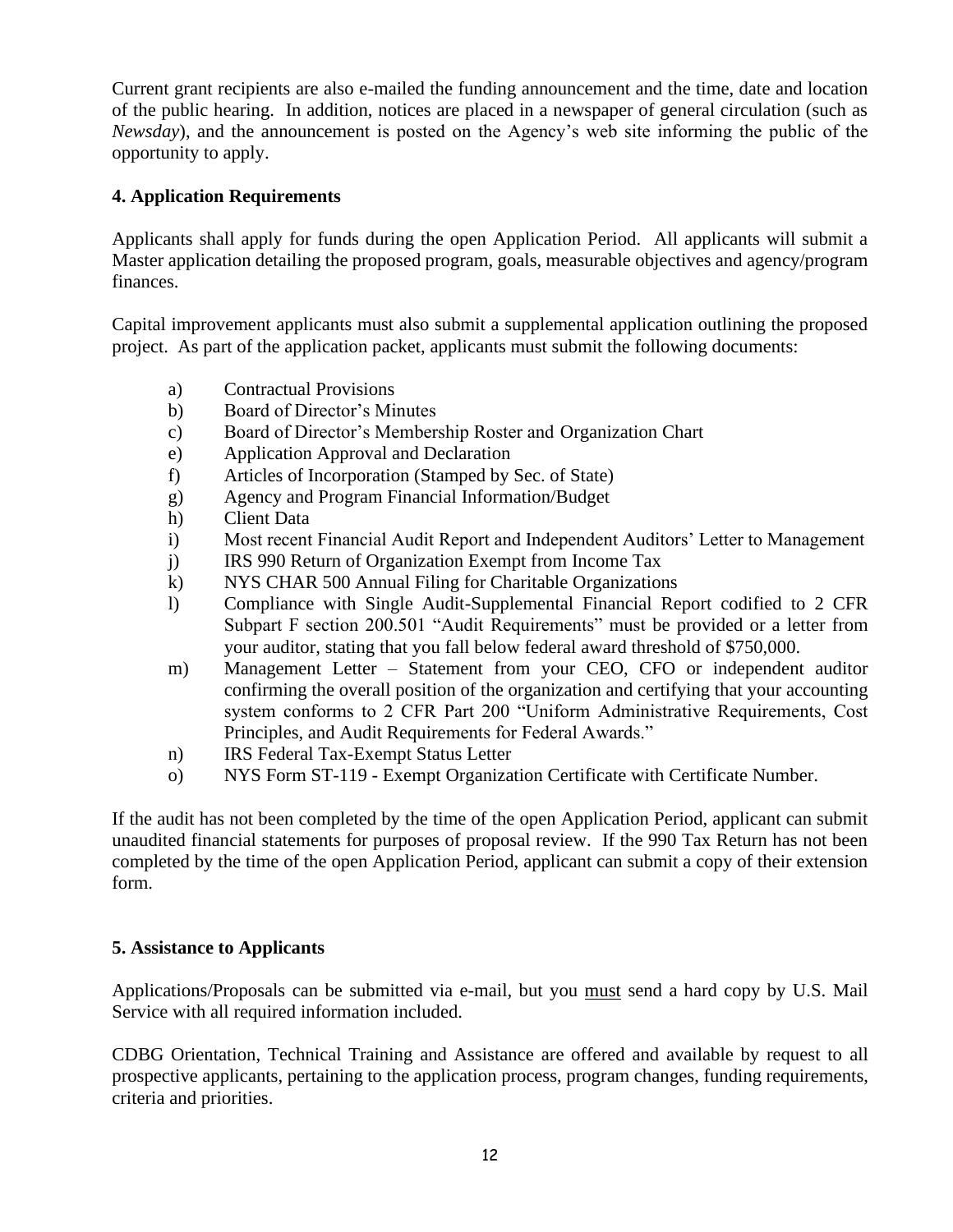Agency staff will present and answer questions on program guidelines, applicant and activity eligibility requirements, the National Objectives for the programs, local objectives and priority activities in the Town's five-year Consolidated Plan, and application requirements.

Staff will be available for technical assistance from the beginning of the application period until the deadline date for submission.

### **6. Review of Applications by Staff**

Agency staff will review the applications after submission to ensure that the applications are complete, and that the applicant and proposed program qualify for funding under U.S. Department of Housing and Urban Development regulations, as well as the Town's five-year

Consolidated Plan: Staff will also review information on the applicant to ensure that the applicant is an eligible nonprofit organization.

Prior to the application deadline, applicants are given the opportunity to meet with staff to review any errors, omissions and/or corrections to their application. After the deadline, no further changes may be made.

Agency staff will keep original applications of agencies awarded CDBG funds for subsequent use in preparation of contracts.

### **7. Agency Application Review**

Agency staff will review the National Objectives, criteria and priorities established by the Town and the Agency Board of Directors. Local objectives demonstrate the Town's priorities for community development; all CDBG-funded programs must meet one of the National Objectives and one or more of the local objectives.

Agency staff will make determinations with regard to funding subject to Town and Agency Board of Directors approval and provide information to the Town and Agency Board of Directors as to the maximum amount of funds available in the CDBG and Public Services programs and the amounts that can be allocated for public services and capital projects.

Agency staff shall review applications thoroughly and fairly, and shall evaluate the proposals on the basis of information provided in the application and according to the evaluation criteria.

Agency staff will review the previous reports of grant recipients to ascertain how well a recipient is fulfilling goals and objectives set forth for the program. Staff will provide results of performance reports to the Board of Directors, if requested, which will include, but will not be limited to the following:

- a) The amount of CDBG funding received by an applicant organization from the Town/Agency in the past two years, if any;
- b) The extent to which applicants have collaborated with other agencies or community organizations to deliver and/or expand services;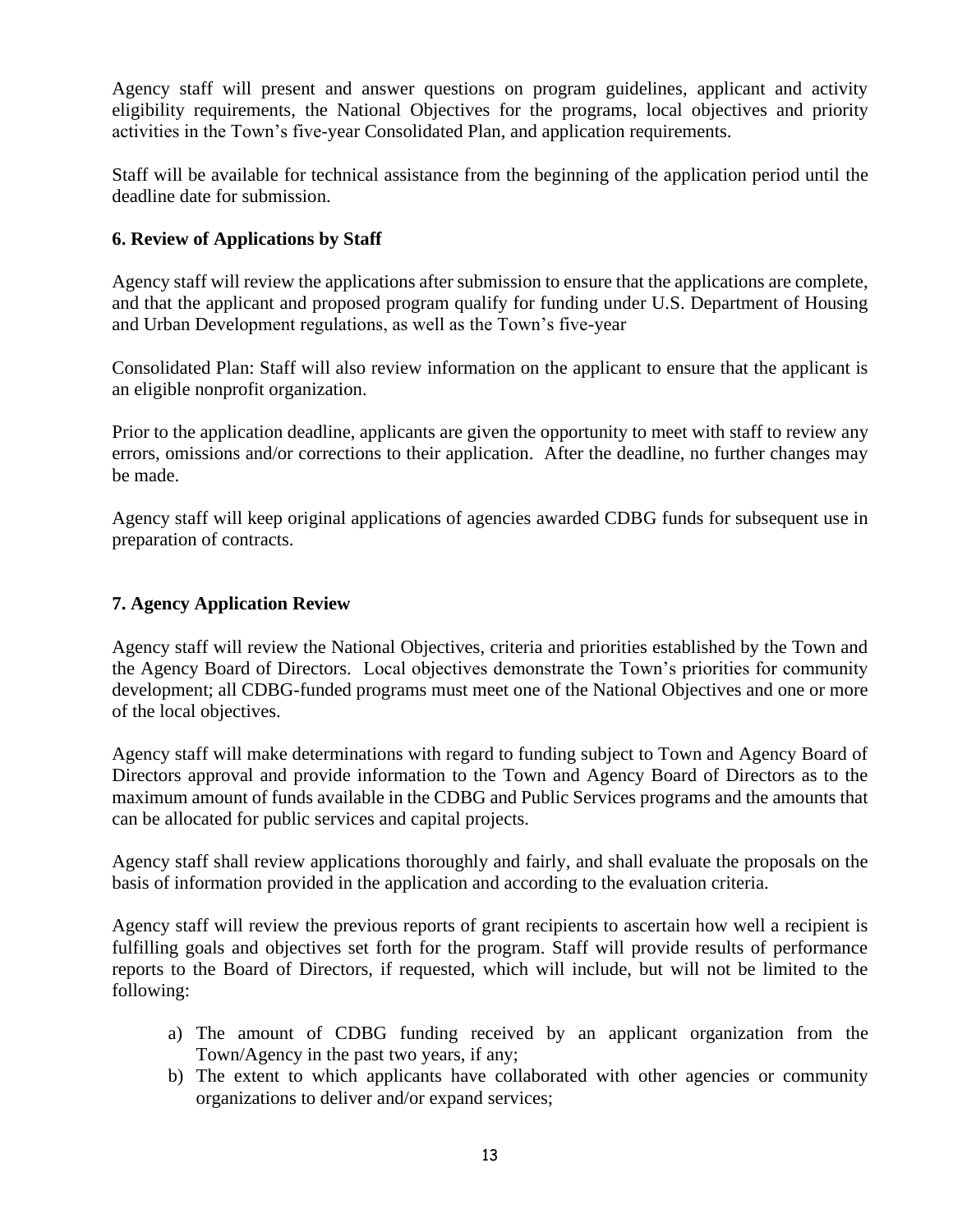- c) The extent to which a proposed program complements or expands upon existing services provided by other agencies or organizations, or duplicates existing services without demonstration of additional unmet needs;
- d) The extent to which previously-funded organizations have met program objectives, satisfied contract obligations, and expended allocated funds in an efficient, appropriate and timely manner;
- e) How closely the proposed project meets National Objectives, local objectives in the Consolidated Plan, and local priorities as determined by the Agency Board of Directors;
- f) Whether the applicant organization is new or has significantly expanded their services

Reports on performance by sub-grantees will also be provided to the Agency Board of Directors with funding recommendations and always when a subrecipient has failed to perform according to contract.

Should credible information be provided to Staff concerning a program's current performance and staff determines the information directly impacts either current funding or proposed funding, staff is obligated to report such information to the Agency's Board of Directors.

#### **8. Agency Site Visits**

Agency staff shall annually conduct on-site visits to all currently funded projects, many of which apply annually.

### **9. Applicant Interviews**

Agency staff may conduct interviews with any or all of the applicants if deemed necessary for proper review or evaluation.

Applicants will be given the opportunity to make a presentation before the Agency Board/Staff at the annual input public hearing to explain their program and funding request. Questions from Board Members and staff will be encouraged.

Agency staff shall treat all applicants with respect, and without regard to personal beliefs, be nonconfrontational and shall not interject personal viewpoints on particular issues into interviews or Agency discussions.

#### **10. Scoring and Ranking of Applications**

Following the interviews, staff shall individually score applications on the basis of objectives, criteria, priorities, information provided in the application, past and current performance.

Agency Staff shall not be influenced by information that is not publicly available concerning the operation, management or staff of applicant agencies or organizations when rating the application.

However, as stated above, should credible information be provided to Staff concerning a program's current performance and staff determines the information directly impacts either current funding or proposed funding, staff is obligated to report such information.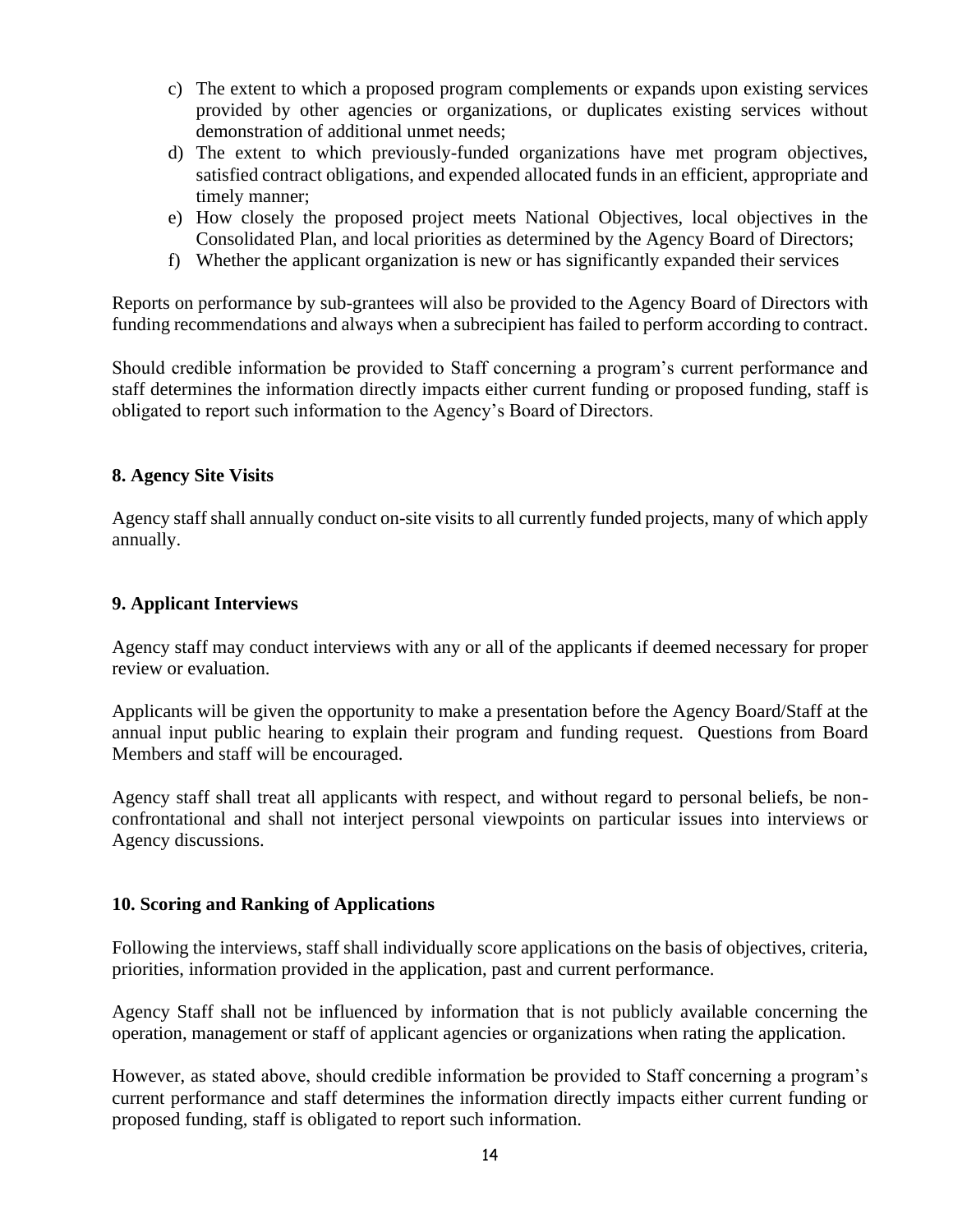Agency Staff shall judge applications solely on the merits of the application and the objective criteria. Staff will not be influenced by their personal convictions or viewpoints. If a staff member feels that she/he cannot judge an application fairly and impartially, conflict of interest provisions as discussed in this manual shall apply.

### **11. Rating Criteria**

Each of the 5 major categories listed below is worth up to 5 points for a total score of 25 points.

- a) AGENCY: Track record, Board of Directors, diversity, marketing
- b) PROGRAM: Qualifications (management and program staff), extent to which the program addresses a National Objective, extent to which the program addresses a Local Objectives; Need for the program; Meets Priorities, Goals and Objectives; Monitoring, Service; Measurable outcomes; Collaboration and Partnerships
- c) NEED: Extent to which the program provides a clear Community Benefit, Unduplicated service
- d) CLIENTS: service to low income clients, composition/diversity
- e) FINANCES: Budget and finances, Record-keeping, accountability, accounting, internal controls, revenues and expenses, past performance Prior experience with CDBG or other federal funds

### **12. Funding Recommendations**

After rating each applicant, the Agency staff suggests funding amounts (if any) for each applicant.

The Board of Directors deliberates on the Agency Staff's recommendations.

Final recommendations are approved by majority vote of the Board of Directors.

In years when CDBG entitlement amount is not known, an estimated amount will be used. The amount of funds awarded may be adjusted as per Board of Directors contingency plan.

This plan is utilized when the CDBG entitlement differs from the estimate.

Funding recommendations and contingency plan (if needed) are submitted to the Agency Board of Directors for approval.

### **13. Conflict of Interest Declarations**

Before discussion of applicant organizations and agencies, Agency staff and/or members of the Agency Board of Directors shall declare relationships, if any, with applicant organizations or persons associated with the applicants.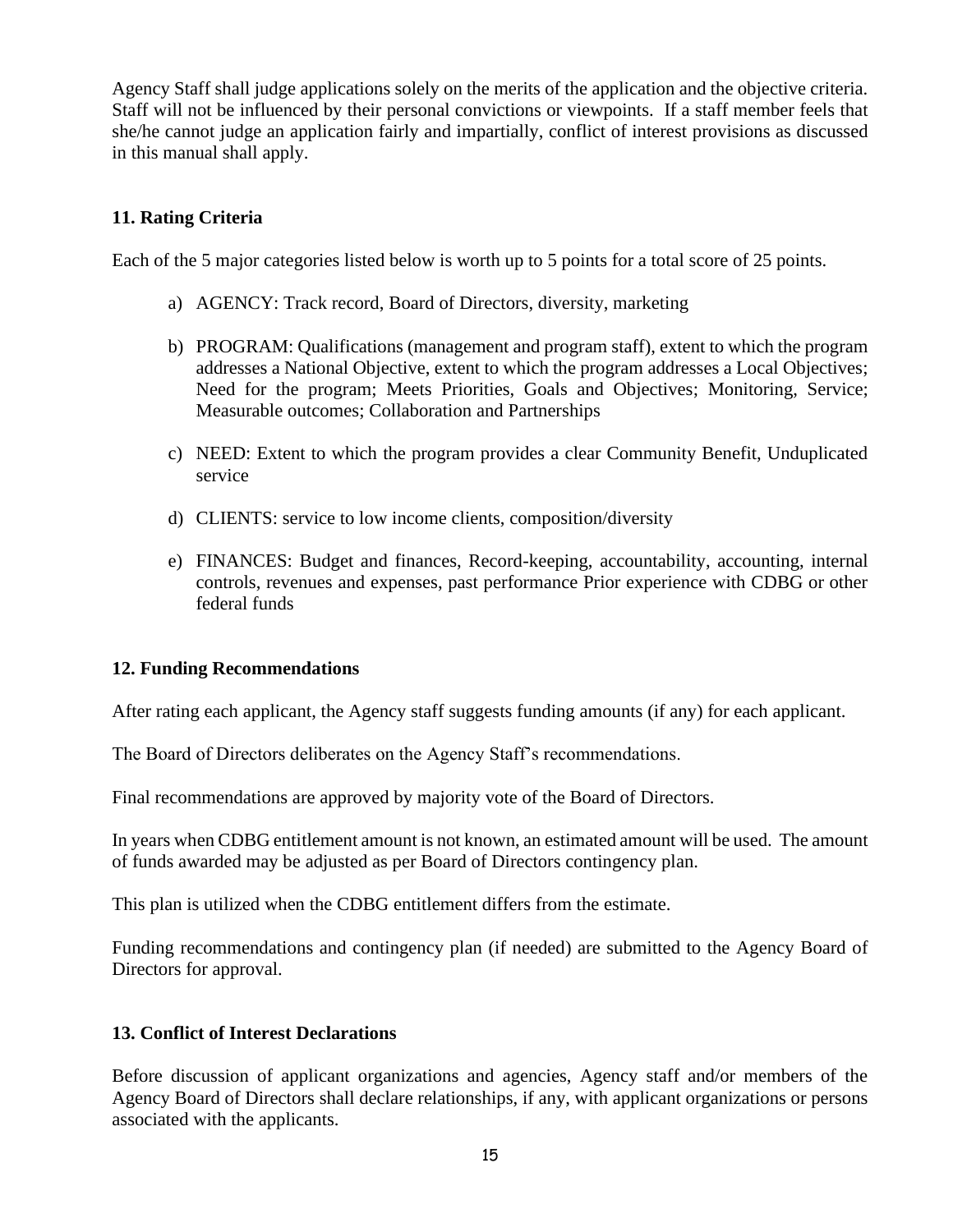This may include:

- a) Serving as a Board member of or volunteer in an applicant agency or organization;
- b) Membership or participant in activities of an applicant agency or organization;
- c) Direct contributor to an applicant agency or program;
- d) Beneficiary of the activities or services of an application agency or program; and
- e) Any connection with the applicant that would constitute or that could be perceived to constitute a conflict of interest.

When a Staff member and/or Director has a perceived or real conflict of interest with an applicant organization, the staff member and/or director shall refrain from considering the application the application and shall withdraw from any discussion of the merits of the application and/or voting on said application, etc.

Staff and/or any Director shall also declare any personal interest in an organization that is in direct competition with an applicant organization that may cause them to rank the application other than strictly on the merits of the application.

### **14. Public Participation and Agency Board of Directors Action**

Responsibility for the appropriation of all CDBG and Public Service funds rests with the Agency Board of Directors, but HUD regulations require a certain level of public participation. Public participation is accomplished through a series of public hearings and opportunity for public comment on the annual Action Plan prior to the submission of the plan to HUD. The Town/Agency shall follow its Citizen Participation Plan as set forth in the Consolidated Plan and Action Plan.

- a) Annual Public hearing hosted by the Agency Board of Directors in February/March for input from the public on projects, funding priorities and past performance
- b) Feedback hearing in March/April on the draft Plan hosted by Agency staff
- c) Agency Board consideration and approval of annual (or 5 year) plan at meeting in April/May
- d) Town Board consideration and approval of annual (or 5 year) plan at meeting in early May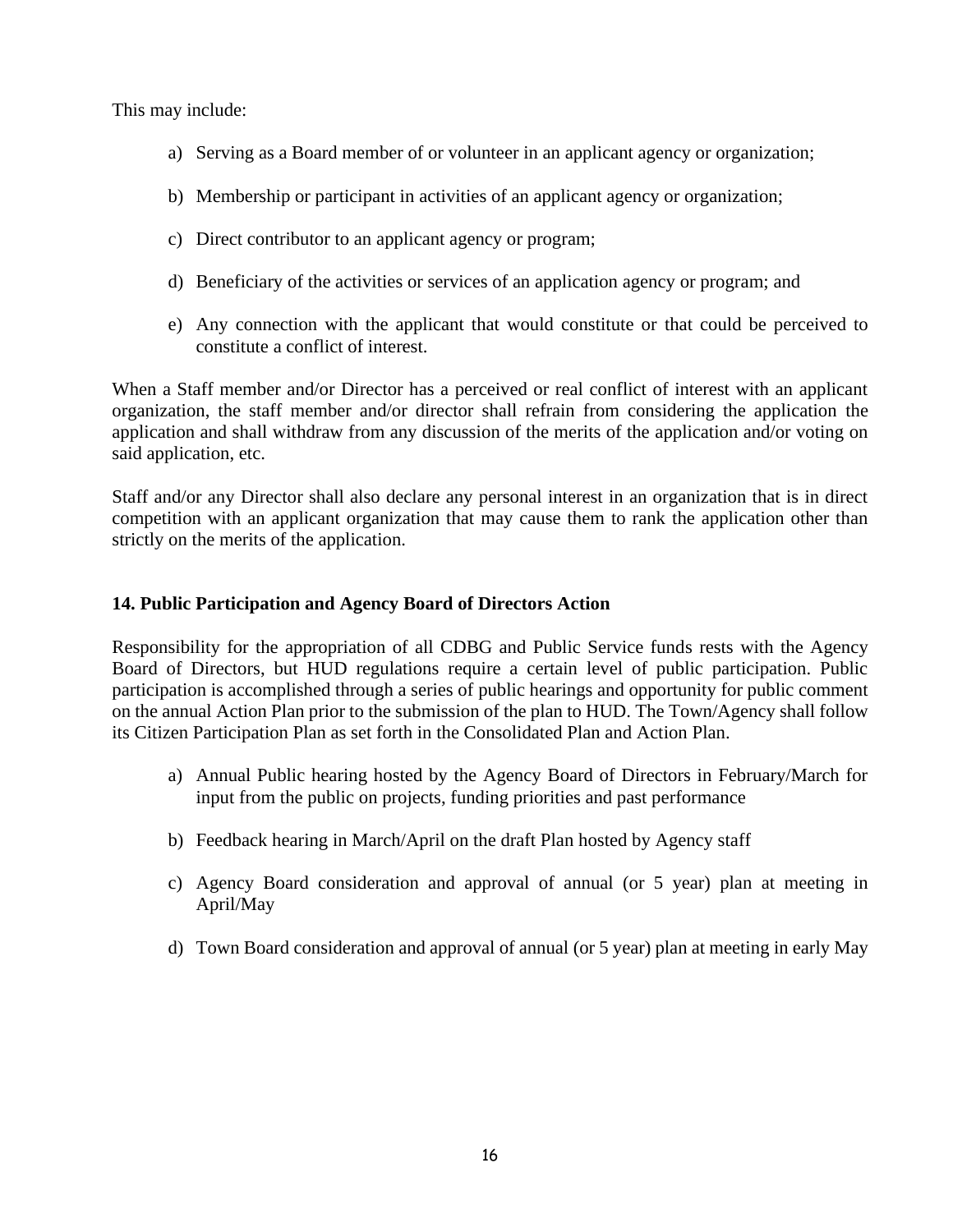# **Financial Management**

a) The Agency provides reimbursement payments to contractors and subrecipients based on verification of expenditures by submission of a request for payment form (voucher) with all required back-up documentation. The payment request is reviewed upon submission and approved by applicable Agency staff and either the Executive Director or the Assistant Director. This payment request is then forwarded to the Finance Department to issue and mail the check to the subrecipients.

b) Subrecipients shall normally be paid directly as reimbursement for eligible expenses. Subrecipients of CDBG funds for capital projects must enter into a subrecipient agreement. Funds will be paid directly to the subrecipient at a formal closing, once the work order (approved proposal has been fully completed. Closing will be scheduled only upon presentation and receipt of all required documentation and information such as:

- 1 Completed HUD environmental checklist Suggested Format for Categorically Excluded Federal/HUD Projects subject to 58.5;
- 2 Lead base Paint Report; A detailed write-up for the renovation work;
- 3 Estimates from at least three reputable, licensed and insured contractors (including Davis Bacon Wage rates);
- 4 A fixed fee contract for the work to be performed by the lowest responsible bidder; a
- 5 Paid invoices together with cancelled checks from the contractor or vendor
- 6 All Davis Bacon payroll reporting, if applicable.

Final payments to subrecipients will be made only upon submission of final program reports that document the achievement of program goals and satisfactory completion of the CDBG funded activity.

c) Each request for payment by contractors or subrecipients must have adequate documentation for the costs incurred such as payroll records, purchase orders, copies of canceled checks, timesheets reflecting time spent directly on CDBG activities, etc. Requests must be only for costs directly related to the approved activity and included in the approved budget attached to the contract.

d) Subrecipients may not use CDBG funds for general administrative costs or "overhead" costs unless the subrecipient has established cost allocation for such costs applicable to all subrecipient activities regardless of funding source.

e) Subrecipients will be required to submit requests for reimbursement at least quarterly in order that the Town/Agency may demonstrate its timely use of CDBG funds.

f) CDBG expenditures as shown in the Agency's accounting system are reviewed on at least a monthly basis by the Assistant Director, Chief Financial Officer and/or the Director of Administrative Services who initiates the paperwork for a drawdown of funds through the IDIS reporting system based on actual expenses. The Director of Administrative Services prepares the request for funds and the Executive Director or Assistant Director approves the drawdown. Upon the approval of the drawdown all records are forwarded back to the Finance Department for entry into the Agency's accounting system (Timberline) after acknowledgement in IDIS of receipt of funds from the U.S. Treasury.

g) The Town/Agency will not request CDBG funds in advance or as "float" funds from the United States Treasury.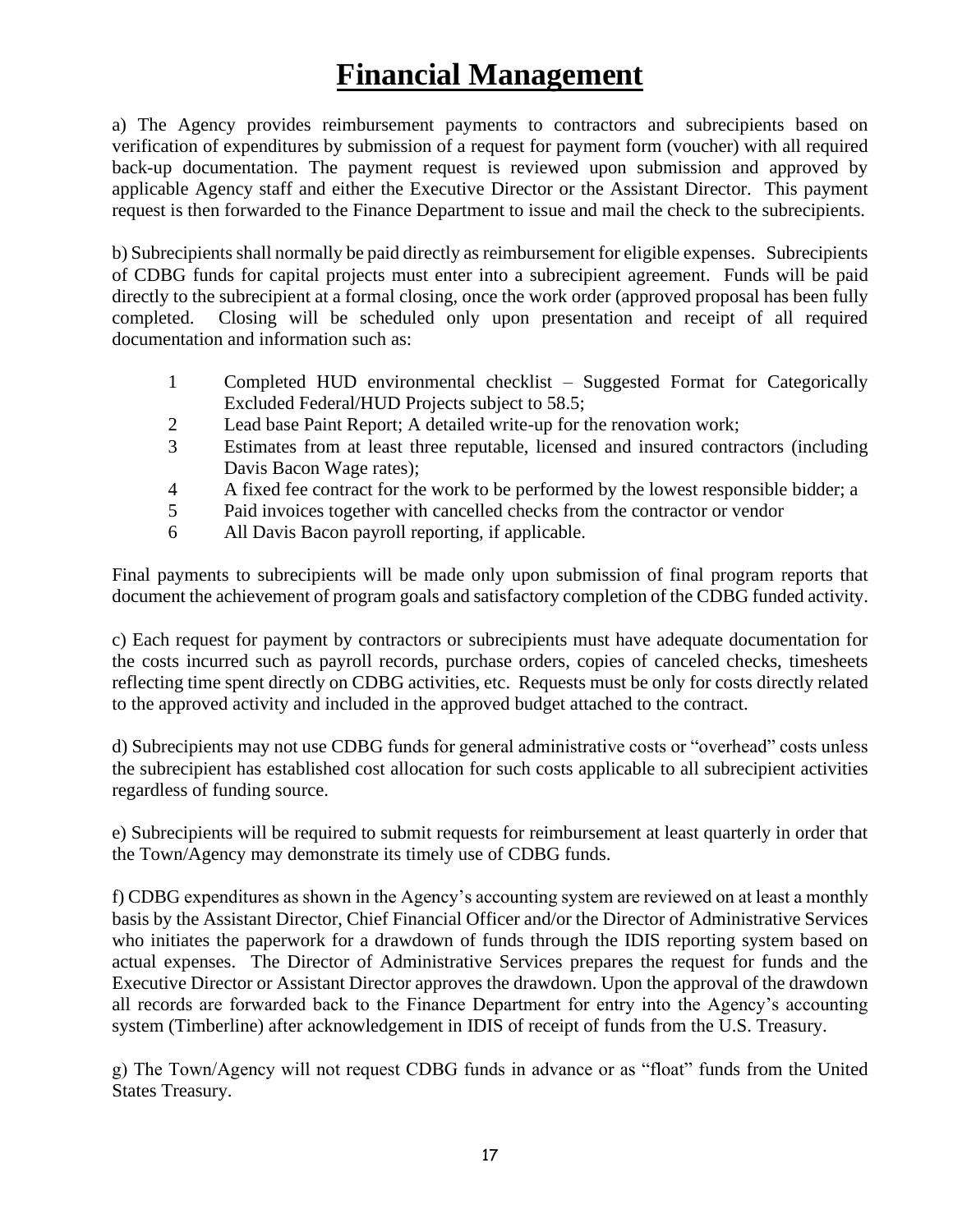## **Performance Reviews - Subpart O - Monitoring of Subrecipients**

The Agency staff will monitor all subrecipients to ensure program compliance. Staff will utilize both "Desk Monitoring" and "Internal/On-site" monitoring to assess the quality of program performance over the duration of the contract.

Monitoring provides information for making informed judgment about program effectiveness and management efficiency, as well as identifies internal weaknesses that may contribute to fraud or abuse.

The procedures established are to ensure program compliance with the requirements of the Subpart O and all other applicable laws and regulations.

Monitoring of subrecipients shall concentrate on program, financial, and regulatory performance of the subrecipients, including subrecipients of capital improvement project funds. Primary monitoring objectives are to make sure that subrecipients comply with all regulations governing administrative, financial, and programmatic operations.

In conducting monitoring and performance reviews, Agency staff will primarily rely on information obtained from the subrecipients' performance reports, records, audits, allowed costs, review of financial reports, eligibility and number of beneficiaries served, compliance with federal regulations and Agency program requirements.

Staff may also consider relevant information pertaining to a recipient's performance gained from other sources, including litigation, citizen comments, and other information provided by or concerning the subrecipient.

Within three months of contract execution, Agency staff shall develop and implement a monitoring schedule to visit all new subrecipients. Previously funded subrecipients shall be monitored as per a review system established by Agency staff based upon grant amounts, reporting and performance, but shall be no less often than every other year.

Monitoring visits shall include review of compliance by funded agencies and organizations of federal EEO and Section 504 ADA requirements. A record of monitoring visits and any subsequent action shall be maintained in the files of each CDBG subrecipient.

## **Corrective and remedial actions 24 CFR §570.910**

A subrecipient's failure to perform under the terms of the contract with the Agency and/or maintain records in the prescribed manner may result in a finding that the subrecipient has failed to meet the applicable requirement to which the contract with the subrecipient pertains.

If the staff finds that a recipient has failed to comply with program and/or contract requirements or has failed to meet a performance criterion, staff will take the following steps:

(1) Issue a letter of warning advising the recipient of the deficiency and putting the recipient on notice that additional action will be taken if the deficiency is not corrected or is repeated;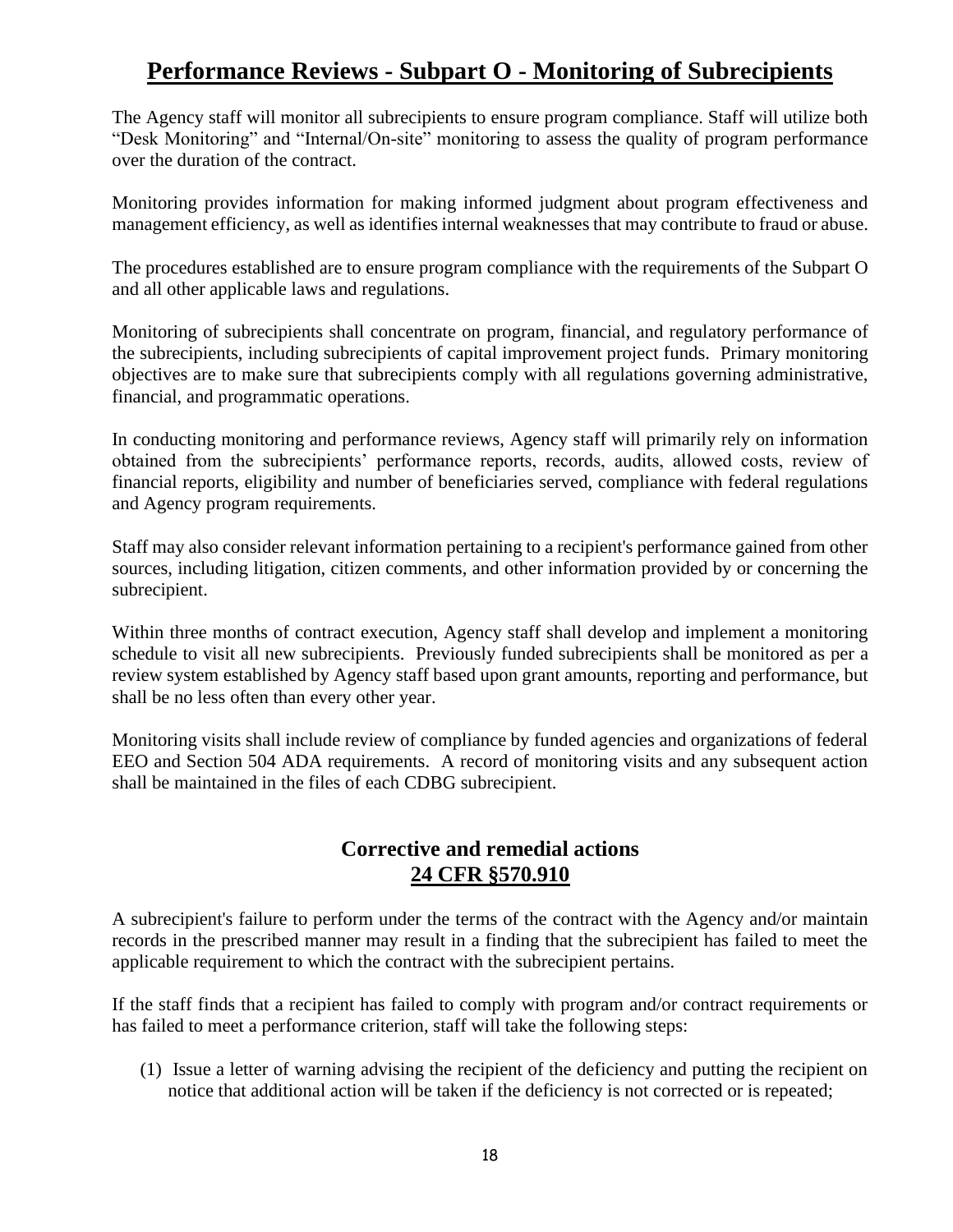(2) Recommend, or request the recipient to submit, proposals for corrective actions, including the correction or removal of the causes of the deficiency.

Agency staff will offer technical assistance to subrecipients when monitoring indicates less than complete compliance with CDBG regulations or contract requirements.

Such assistance may include, but is not limited to, providing applicable copies of Office of Management and Budget (OMB) circulars, in particular OMB Circular No. A-122 (2 CFR Part 230) *Cost Principles for Nonprofit Organizations*. In addition, the latest edition of *Playing by the Rules* guidance for CDBG subrecipients may be provided.

If the subrecipient fails to undertake appropriate corrective or remedial actions which resolve the deficiency to the satisfaction of the Agency staff, the staff may take one or more of the following actions.

Such actions shall be designed to prevent a continuation of the performance deficiency; mitigate, to the extent possible, the adverse effects or consequences of the deficiency; and prevent a recurrence of the deficiency.

Prior to a reduction, withdrawal, or adjustment of a grant or other appropriate action, taken pursuant to (1), (2), or (3) below, the recipient shall be notified of such proposed action and given an opportunity within a prescribed time period for an informal consultation.

These actions may include but are not limited to the following:

- (1) Advise the subrecipient in writing that additional assurances are required;
- (2) Advise the subrecipient to suspend disbursement of funds for the deficient activity;
- (3) Advise the subrecipient to reimburse the Agency program account in any amounts improperly expended

The Agency shall have the same rights as the Secretary of HUD as to other remedies for noncompliance per § 570.912 and § 570.913.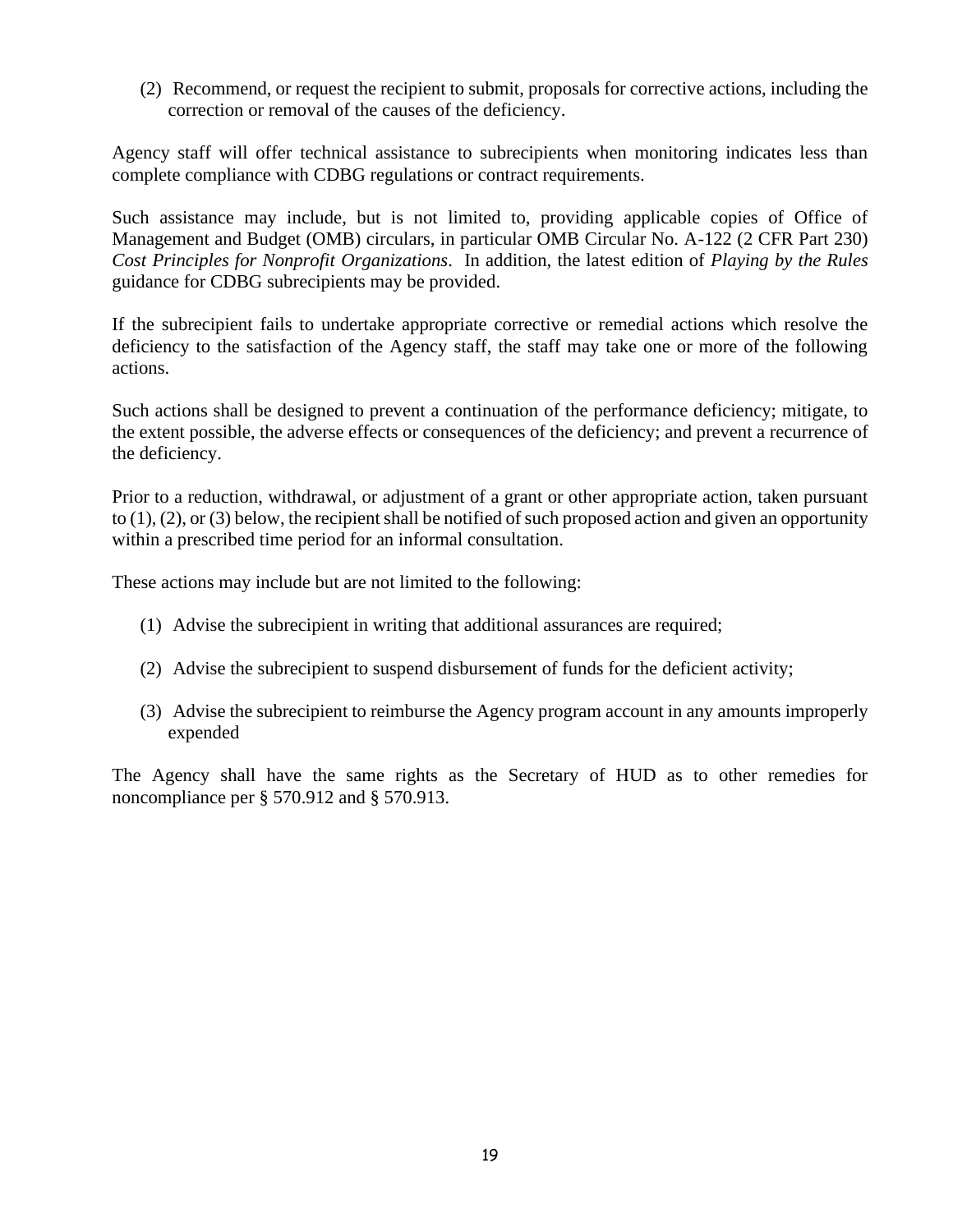## **CDBG - In Response to COVID-19 PUBLIC SERVICE - SUBRECIPIENT MONITORING PROGRAM COMPLIANCE CHECKLIST**

| Fiscal Year: May 1, 2020 to June 30, 2021              |                                       |
|--------------------------------------------------------|---------------------------------------|
| Sub-Recipient:                                         |                                       |
| <b>Program/Project:</b> CDBG - In Response to COVID-19 |                                       |
| <b>Budget Amount:</b>                                  |                                       |
| In Attendance:                                         |                                       |
|                                                        |                                       |
|                                                        | NNUAL COMPLIANCE REPORTS AND COMMENTS |

\_\_\_\_\_\_\_\_\_\_\_\_\_\_\_\_\_\_\_\_\_\_\_\_\_\_\_\_\_\_\_\_\_\_\_\_\_\_\_\_\_\_\_\_\_\_\_\_\_\_\_\_\_\_\_\_\_\_\_\_\_\_\_\_\_\_\_\_\_\_\_\_\_

\_\_\_\_\_\_\_\_\_\_\_\_\_\_\_\_\_\_\_\_\_\_\_\_\_\_\_\_\_\_\_\_\_\_\_\_\_\_\_\_\_\_\_\_\_\_\_\_\_\_\_\_\_\_\_\_\_\_\_\_\_\_\_\_\_\_\_\_\_\_\_\_\_

\_\_\_\_\_\_\_\_\_\_\_\_\_\_\_\_\_\_\_\_\_\_\_\_\_\_\_\_\_\_\_\_\_\_\_\_\_\_\_\_\_\_\_\_\_\_\_\_\_\_\_\_\_\_\_\_\_\_\_\_\_\_\_\_\_\_\_\_\_\_\_\_\_

\_\_\_\_\_\_\_\_\_\_\_\_\_\_\_\_\_\_\_\_\_\_\_\_\_\_\_\_\_\_\_\_\_\_\_\_\_\_\_\_\_\_\_\_\_\_\_\_\_\_\_\_\_\_\_\_\_\_\_\_\_\_\_\_\_\_\_\_\_\_\_\_\_

\_\_\_\_\_\_\_\_\_\_\_\_\_\_\_\_\_\_\_\_\_\_\_\_\_\_\_\_\_\_\_\_\_\_\_\_\_\_\_\_\_\_\_\_\_\_\_\_\_\_\_\_\_\_\_\_\_\_\_\_\_\_\_\_\_\_\_\_\_\_\_\_\_

\_\_\_\_\_\_\_\_\_\_\_\_\_\_\_\_\_\_\_\_\_\_\_\_\_\_\_\_\_\_\_\_\_\_\_\_\_\_\_\_\_\_\_\_\_\_\_\_\_\_\_\_\_\_\_\_\_\_\_\_\_\_\_\_\_\_\_\_\_\_\_\_\_

\_\_\_\_\_\_\_\_\_\_\_\_\_\_\_\_\_\_\_\_\_\_\_\_\_\_\_\_\_\_\_\_\_\_\_\_\_\_\_\_\_\_\_\_\_\_\_\_\_\_\_\_\_\_\_\_\_\_\_\_\_\_\_\_\_\_\_\_\_\_\_\_\_

\_\_\_\_\_\_\_\_\_\_\_\_\_\_\_\_\_\_\_\_\_\_\_\_\_\_\_\_\_\_\_\_\_\_\_\_\_\_\_\_\_\_\_\_\_\_\_\_\_\_\_\_\_\_\_\_\_\_\_\_\_\_\_\_\_\_\_\_\_\_\_\_\_

**1. Y/N Reports were timely?**

**2. Y/N Statistics were fully completed?**

**3. Y/N Accomplishments was provided in narrative?**

## **WORK PERFORMANCE**

**1. Y/N Is the work being carried out as described in the application and agreement? Discuss any deviations:**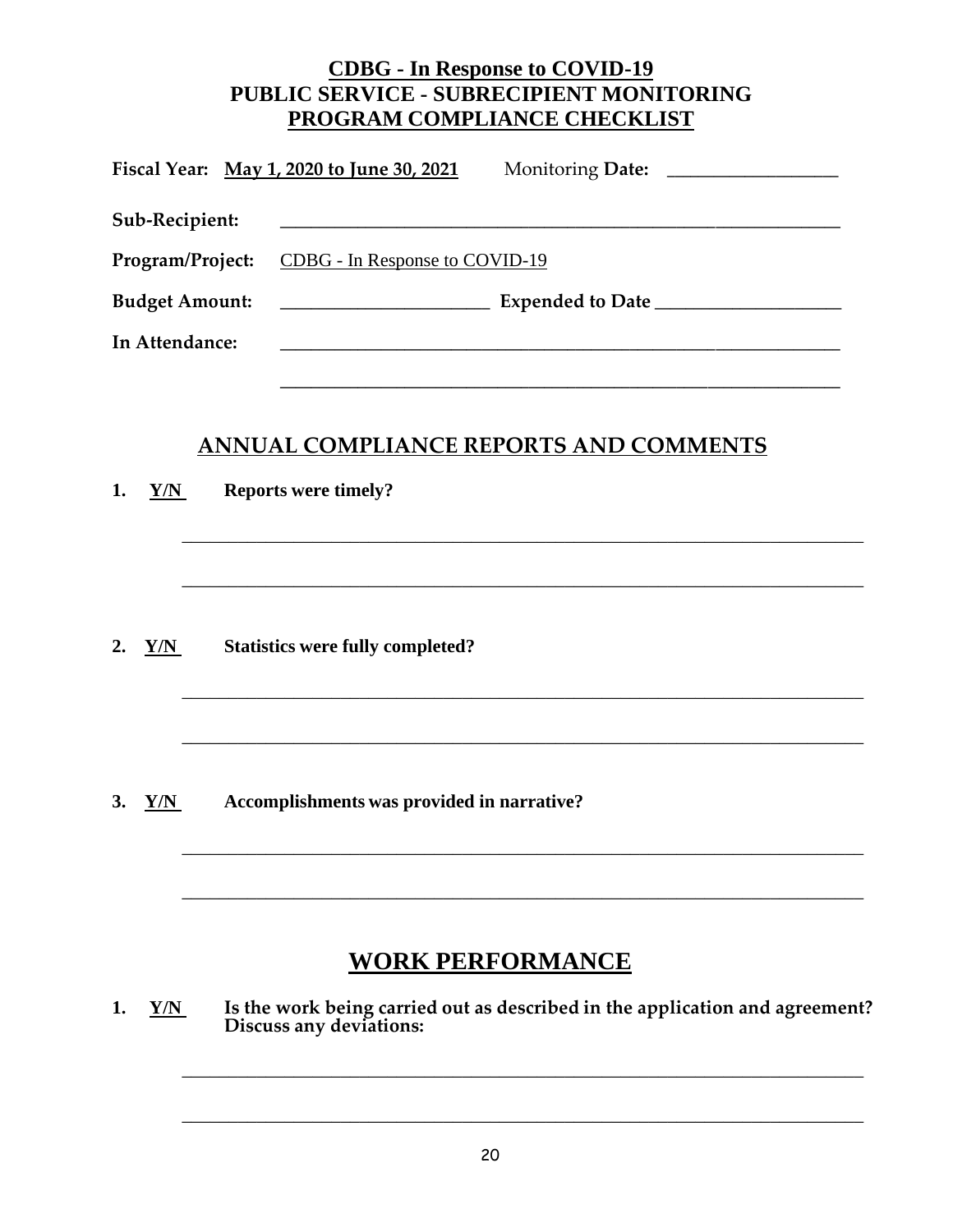| 2. | Y/N      | If no on #1, do all the changed activities appear to be eligible? Explain:<br>Are staff and volunteers of sufficient number and training for activity? If<br>not, explain:                                                                  |  |  |  |  |
|----|----------|---------------------------------------------------------------------------------------------------------------------------------------------------------------------------------------------------------------------------------------------|--|--|--|--|
|    | 3. $Y/N$ |                                                                                                                                                                                                                                             |  |  |  |  |
|    |          | <b>MEETING NATIONAL OBJECTIVES</b>                                                                                                                                                                                                          |  |  |  |  |
|    |          | What objective has sub-recipient committed to meet?                                                                                                                                                                                         |  |  |  |  |
|    |          | Low/Mod _____________ Slums/Blight ______________ Urgency __________                                                                                                                                                                        |  |  |  |  |
|    |          | Area Benefit __________ Presumed Benefit _________ Direct Benefit _______                                                                                                                                                                   |  |  |  |  |
| 1. | Y/N      | Has the sub-recipient met the objective stated in the contract? Explain:                                                                                                                                                                    |  |  |  |  |
|    |          | If meeting the low/mod objective, answer the following questions. If not, skip to $#6$ .                                                                                                                                                    |  |  |  |  |
| 2. | Y/N      | Do the sub-recipient's files include documentation of program participants'<br>and/or beneficiaries' income? If not, why:                                                                                                                   |  |  |  |  |
| 3. | Y/N      | Did the sub-recipient use an appropriate and consistent method of verifying<br>Briefly describe method, and if no, explain<br>beneficiaries' income?<br>problems: [Watch for appropriate income limits, annual income calculation,<br>etc.] |  |  |  |  |

\_\_\_\_\_\_\_\_\_\_\_\_\_\_\_\_\_\_\_\_\_\_\_\_\_\_\_\_\_\_\_\_\_\_\_\_\_\_\_\_\_\_\_\_\_\_\_\_\_\_\_\_\_\_\_\_\_\_\_\_\_\_\_\_\_\_\_\_\_\_\_\_\_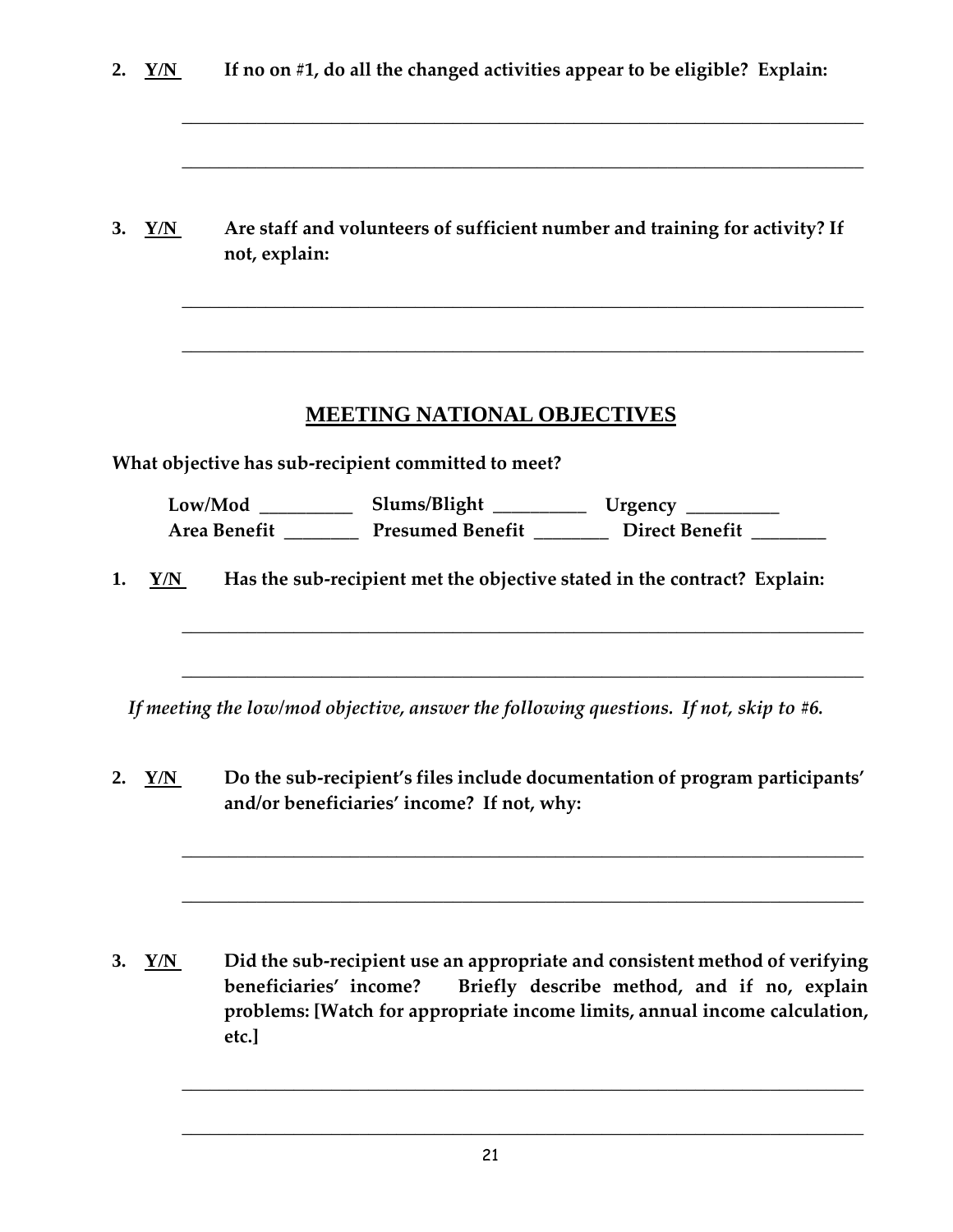|    | Y/N | Were 51% or above of the households or persons served income eligible? If<br>no, explain:                                                              |
|----|-----|--------------------------------------------------------------------------------------------------------------------------------------------------------|
| 5. | Y/N | Were the low/mod income beneficiaries charged any inappropriate<br>fees? If yes, explain:                                                              |
| 6. | Y/N | Is the target area where actual beneficiaries were/are served consistent<br>with the target area boundaries stated in the application? If no, explain: |

# **LEVERAGE**

\_\_\_\_\_\_\_\_\_\_\_\_\_\_\_\_\_\_\_\_\_\_\_\_\_\_\_\_\_\_\_\_\_\_\_\_\_\_\_\_\_\_\_\_\_\_\_\_\_\_\_\_\_\_\_\_\_\_\_\_\_\_\_\_\_\_\_\_\_\_\_\_\_

\_\_\_\_\_\_\_\_\_\_\_\_\_\_\_\_\_\_\_\_\_\_\_\_\_\_\_\_\_\_\_\_\_\_\_\_\_\_\_\_\_\_\_\_\_\_\_\_\_\_\_\_\_\_\_\_\_\_\_\_\_\_\_\_\_\_\_\_\_\_\_\_\_

**1. Y/N Has sub-recipient made the contributions of leverage, matching or funding from other sources as described in the application?**

| Leverage/Match/Funding Source | <b>Committed Amount</b> | Received to date |
|-------------------------------|-------------------------|------------------|
|                               |                         |                  |
|                               |                         |                  |
|                               |                         |                  |
| Total:                        |                         |                  |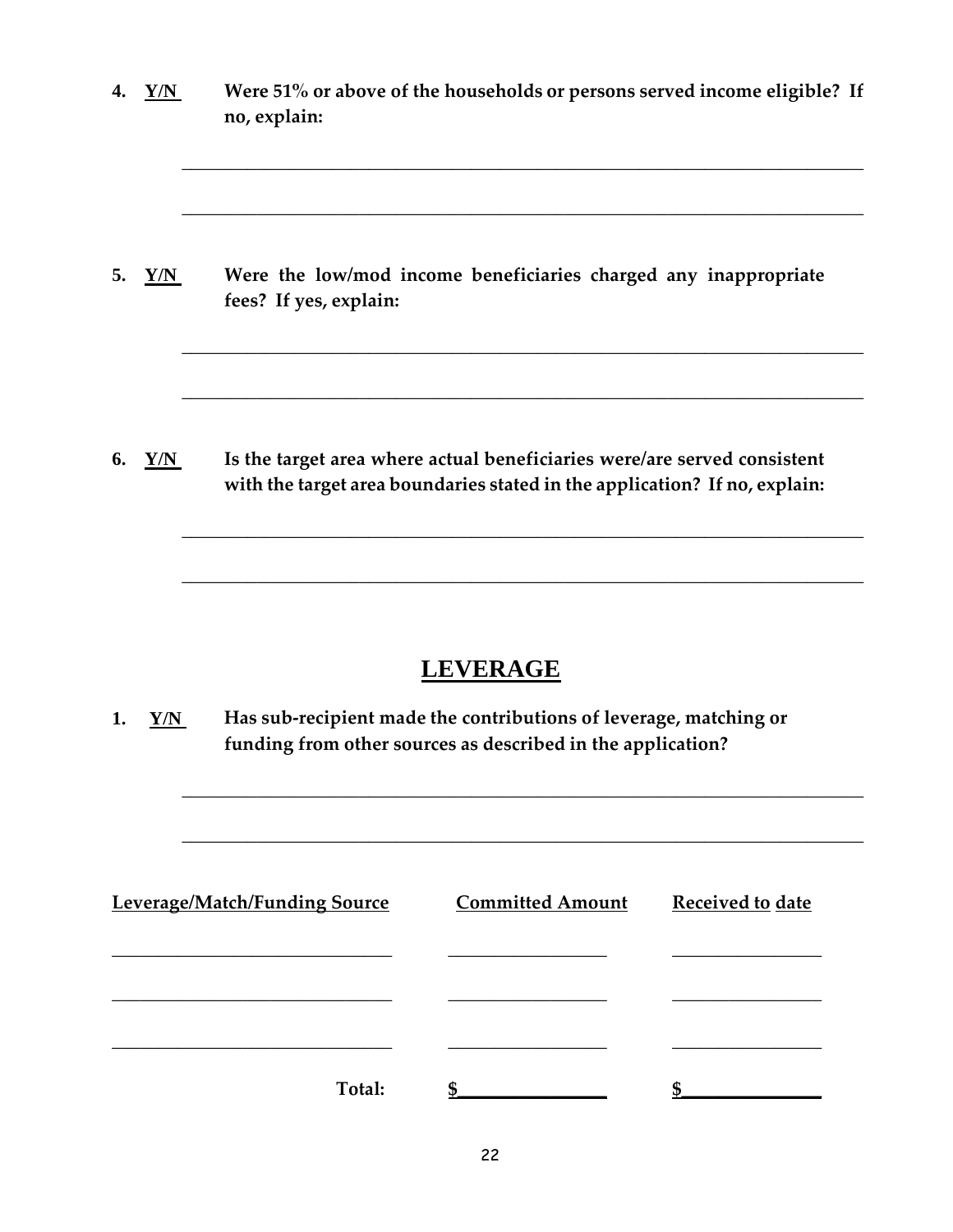**Explain if there were any shortfalls and/or differences in sources from the contract:**

\_\_\_\_\_\_\_\_\_\_\_\_\_\_\_\_\_\_\_\_\_\_\_\_\_\_\_\_\_\_\_\_\_\_\_\_\_\_\_\_\_\_\_\_\_\_\_\_\_\_\_\_\_\_\_\_\_\_\_\_\_\_\_\_\_\_\_\_\_\_

\_\_\_\_\_\_\_\_\_\_\_\_\_\_\_\_\_\_\_\_\_\_\_\_\_\_\_\_\_\_\_\_\_\_\_\_\_\_\_\_\_\_\_\_\_\_\_\_\_\_\_\_\_\_\_\_\_\_\_\_\_\_\_\_\_\_\_\_\_\_

\_\_\_\_\_\_\_\_\_\_\_\_\_\_\_\_\_\_\_\_\_\_\_\_\_\_\_\_\_\_\_\_\_\_\_\_\_\_\_\_\_\_\_\_\_\_\_\_\_\_\_\_\_\_\_\_\_\_\_\_\_\_\_\_\_\_\_\_\_\_

## **OTHER INFORMATION REQUIRED**

**1. Y/N Is there a statement from your independent auditor as to whether a Single Audit Supplement Financial Report is required (if one is not already being done?)**

\_\_\_\_\_\_\_\_\_\_\_\_\_\_\_\_\_\_\_\_\_\_\_\_\_\_\_\_\_\_\_\_\_\_\_\_\_\_\_\_\_\_\_\_\_\_\_\_\_\_\_\_\_\_\_\_\_\_\_\_\_\_\_\_\_\_\_\_\_\_

\_\_\_\_\_\_\_\_\_\_\_\_\_\_\_\_\_\_\_\_\_\_\_\_\_\_\_\_\_\_\_\_\_\_\_\_\_\_\_\_\_\_\_\_\_\_\_\_\_\_\_\_\_\_\_\_\_\_\_\_\_\_\_\_\_\_\_\_\_\_

**(If a Single Audit, Subpart F of the OMB Uniform Guidance, requirement is part of the annual audit, the financial statements must include a listing of all federal grants received, plus a statement of any findings, concerns, or corrective action plan.)**

2. Y/N What is the date of the Financial Statements submitted? **(Financial statements must not be more than thirteen months old.)**

> **All grantees must submit a copy of their most recently filed IRS Form 990 and NYS CHAR 500, and all required attachments.**

| Date of: | IRS Form 990: | <b>NYS CHAR 500:</b> |  |
|----------|---------------|----------------------|--|
|          |               |                      |  |

\_\_\_\_\_\_\_\_\_\_\_\_\_\_\_\_\_\_\_\_\_\_\_\_\_\_\_\_\_\_\_\_\_\_\_\_\_\_\_\_\_\_\_\_\_\_\_\_\_\_\_\_\_\_\_\_\_\_\_\_\_\_\_\_\_\_\_\_\_\_

\_\_\_\_\_\_\_\_\_\_\_\_\_\_\_\_\_\_\_\_\_\_\_\_\_\_\_\_\_\_\_\_\_\_\_\_\_\_\_\_\_\_\_\_\_\_\_\_\_\_\_\_\_\_\_\_\_\_\_\_\_\_\_\_\_\_\_\_\_\_

**3. Y/N Is there a statement from the CFO, CEO or independent auditor that the accounting system conforms to 2 CFR, Subtitle A, Chapter II Part 200 (Uniform Administrative Requirements, Cost Principles, and Audit Requirements for Federal Awards.)**

\_\_\_\_\_\_\_\_\_\_\_\_\_\_\_\_\_\_\_\_\_\_\_\_\_\_\_\_\_\_\_\_\_\_\_\_\_\_\_\_\_\_\_\_\_\_\_\_\_\_\_\_\_\_\_\_\_\_\_\_\_\_\_\_\_\_\_\_\_\_

\_\_\_\_\_\_\_\_\_\_\_\_\_\_\_\_\_\_\_\_\_\_\_\_\_\_\_\_\_\_\_\_\_\_\_\_\_\_\_\_\_\_\_\_\_\_\_\_\_\_\_\_\_\_\_\_\_\_\_\_\_\_\_\_\_\_\_\_\_\_